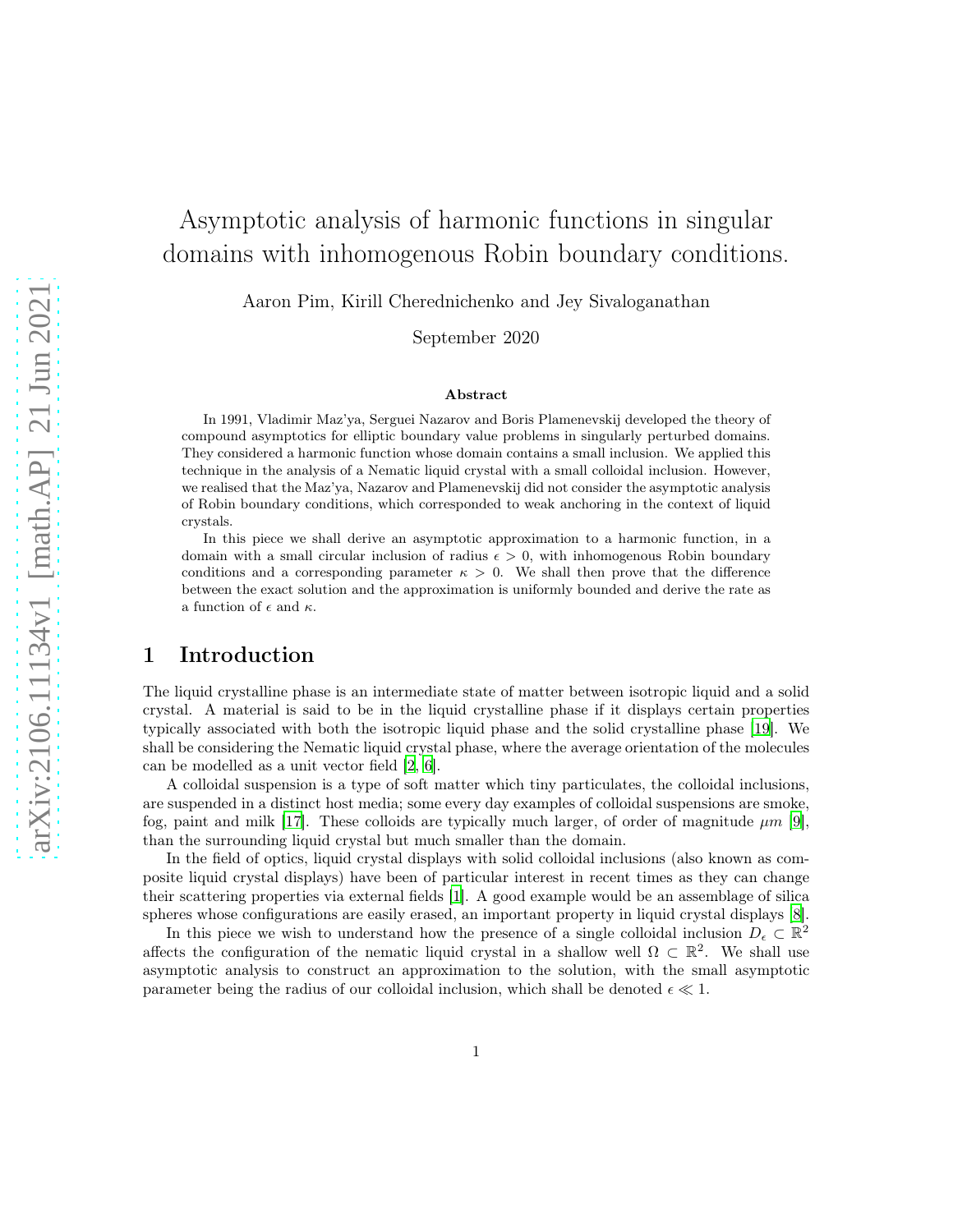In broad terms, asymptotic analysis is the construction of a series approximate solutions to problem with a parameter which is either very large or very small [\[14\]](#page-16-2). If the boundaries of the domain are dependent on this asymptotic parameter and the limit boundary is not smooth; this is known as a singular perturbed boundary [\[13\]](#page-16-3) and requires careful analysis.

The specific method we shall derive is known as *compound asymptotics*, where we approximate the solution  $u^{\epsilon} : \Omega \setminus D_{\epsilon} \to \mathbb{R}$  by an *interior* function  $v_0 : \Omega \to \mathbb{R}$ , which satisfies the same underlying equation and the boundary conditions on  $\partial\Omega$ , similar analyses sometimes refer to this function as the *outer* function. As  $v_0$  does not satisfy the boundary conditions on  $\partial D_{\epsilon}$  we consider an *exterior* function  $w_0 : \mathbb{R}^2 \setminus D_\epsilon$ , which satisfies the same boundary conditions on  $\partial D_\epsilon$  as the function  $u^\epsilon - v_0$ , and is such that  $w_0|_{\partial\Omega} \approx 0$ , thus we approximate the function  $u^{\epsilon}$  by the sum  $v_0 + w_0$ . This method is referred to as compound asymptotic because it can be applied algorithmically and recursively, as the same analysis may be applied to the function  $u^{\epsilon} - v_0 - w_0$  to obtain functions  $v_1$  and  $w_1$ .

The underlying equations that we shall eventually be considering is the scalar Laplace equation, thus we ask ourselves "what boundary conditions does our function satisfy?". The asymptotic analysis of a harmonic function with Dirichlet boundary conditions on a singularly perturbed boundary, was analysed by Maz'ya, Nazarov and Plamenevskij [\[13](#page-16-3)], in the context of liquid crystals this corresponds to strong anchoring [\[10](#page-16-4)]. However, compound asymptotic analysis of Robin boundary conditions has not been conducted, such boundary conditions correspond to weak anchoring in the context of liquid crystals. We shall derive our problem from the one constant approximation to the Oseen-Frank energy density [\[12,](#page-16-5) [5\]](#page-15-5) with the Rapini-Papoular anchoring energy [\[11](#page-16-6)].

# 2 Derivation of the problem

## 2.1 Domain definition

We define the well in which the liquid crystal and the colloidal inclusions occupy to be  $\Omega \subset \mathbb{R}^2$  open and bounded with Lipschitz continuous boundary  $\partial\Omega$ . Let the centre of our colloidal inclusion be given by  $c \in \Omega$ , and we define the constants  $0 < R_{min} < R_{max}$  by

<span id="page-1-1"></span>
$$
\min_{\mathbf{x} \in \partial \Omega} |\mathbf{x} - \mathbf{c}| =: R_{min} \le |\mathbf{x} - \mathbf{c}| \le R_{max} := \max_{\mathbf{x} \in \partial \Omega} |\mathbf{x} - \mathbf{c}|, \quad \forall \mathbf{x} \in \partial \Omega.
$$
 (1)

Finally we assume that the radius of our inclusion, the asymptotic parameter, satisfies

<span id="page-1-0"></span>
$$
\epsilon \leqslant \frac{R_{min}}{2}, \quad \Omega_{\epsilon} := \Omega \setminus D_{\epsilon}, \quad D_{\epsilon} := \overline{B}_{\epsilon}(\mathbf{c}). \tag{2}
$$

We denote the outward pointing normal by  $\mathbf{n} : \partial \Omega_{\epsilon} \to \mathbb{S}^1$ .

## 2.2 Energy functional and first variation

Consider the one-constant approximation Oseen-Frank energy density with Rapini-Papoular surface anchoring energy, which is denoted  $E_{\kappa}: H^{1}(\Omega, \mathbb{S}^{1}) \to [0, \infty)$  and given by

$$
E_{\kappa}[\mathbf{u}] = \int_{\Omega_{\epsilon}} \left( |\nabla u_1|^2 + |\nabla u_2|^2 \right) \, d\mathbf{x} + \frac{1}{2\kappa} \int_{\partial\Omega_{\epsilon}} \left( 1 - (\mathbf{u} \cdot \mathbf{p}^{\epsilon})^2 \right) \, dS_{\mathbf{x}},
$$

where the unit vector  $\mathbf{u} = (u_1, u_2)$  represents the average direction of molecular orientation, the scalar  $\kappa > 0$  represents the extrapolation length [\[16\]](#page-16-7) and the unit boundary vector field  $p^{\epsilon} \in$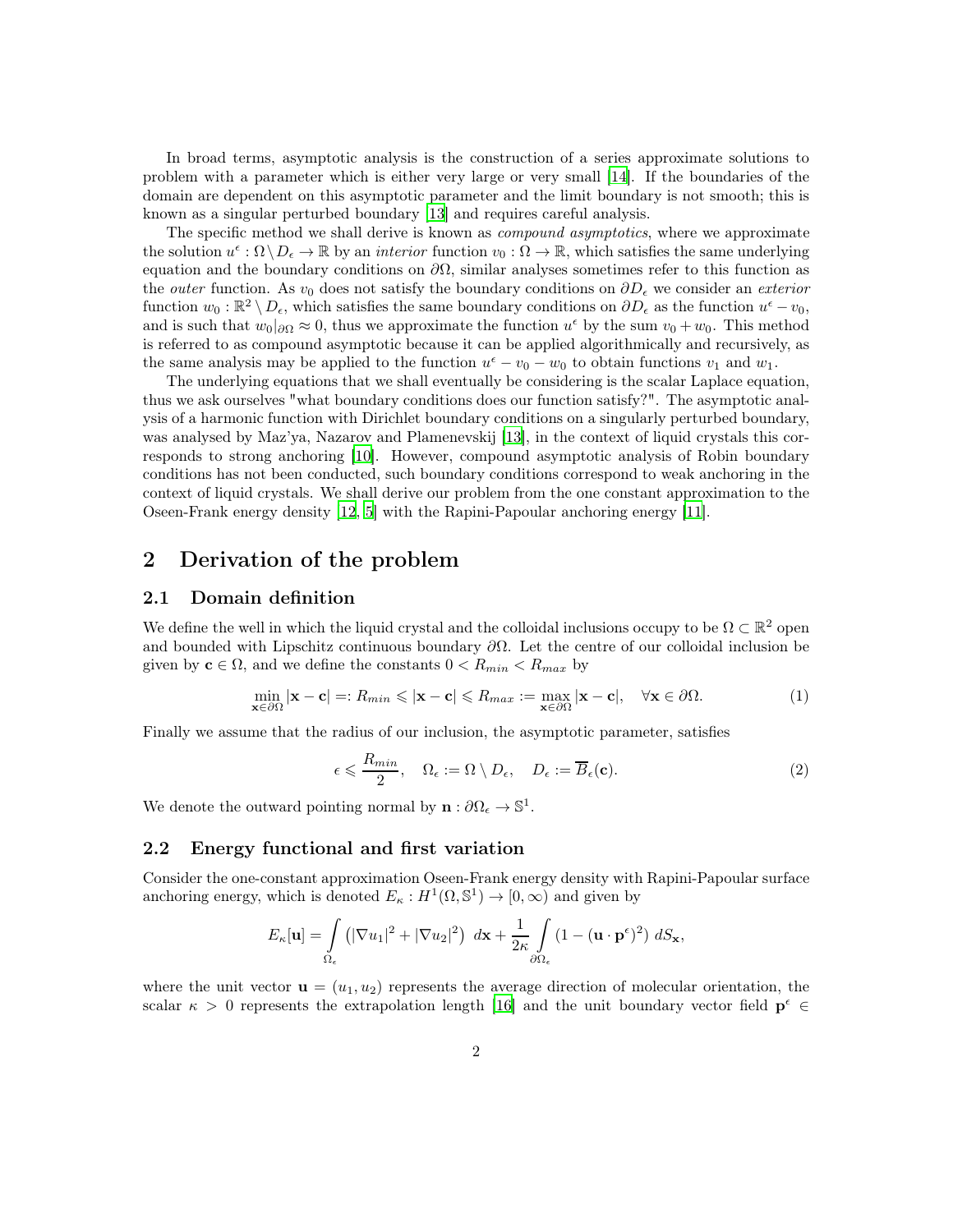$L^{\infty}(\partial\Omega_{\epsilon}, \mathbb{S}^{1})$  represents the preferred direction of orientation along the boundary. The extrapolation length  $\kappa$  shall become one of the main variables in the analysis as we shall investigate how well the asymptotic approximation matches the original solution as  $\epsilon$  and  $\kappa$  vary. We have by the Babuška–Lax–Milgram theorem [\[4\]](#page-15-6) that the functional  $E_{\kappa}$  has a unique minimiser, thus we shall consider the first variation

$$
0 = \delta E_{\kappa} = \int_{\Omega_{\epsilon}} (\nabla \underline{\phi} \cdot \nabla \mathbf{u} - \underline{\phi} \cdot \mathbf{u} |\nabla \mathbf{u}|^2) d\mathbf{x} - \frac{1}{\kappa} \int_{\partial \Omega_{\epsilon}} (\mathbf{u} \cdot \mathbf{p}^{\epsilon}) ((T\mathbf{u}) \cdot \mathbf{p}^{\epsilon}) ((T\mathbf{u}) \cdot \underline{\phi}) dS_{\mathbf{x}}.
$$

for all  $\underline{\phi} \in C^{\infty}(\overline{\Omega}, \mathbb{R}^2)$  where  $T = \begin{pmatrix} 0 & -1 \\ 1 & 0 \end{pmatrix}$  is the  $\frac{\pi}{2}$  rotation matrix.

## 2.3 Angular formulation and assumptions

It is at this point we notice an issue, the analysis we wish to conduct is for a scalar function  $u^{\epsilon}$ , whereas the above weak partial differential equation is in terms of a unit vector field  $\bf{u}$ , thus we wish to pass to the angular formulation of the problem. To ensure that the angular formuation  $u^{\epsilon}$ is of sufficient regularity we must assume that  $\int u_1 du_2 - u_2 du_1 = 0$  for all closed continuous curves

 $C \subset \Omega_{\epsilon}$ . Thus we may define the gradient of  $u^{\epsilon}$  in terms of **u**,

$$
\nabla u^{\epsilon} := u_1 \nabla u_2 - u_2 \nabla u_1, \text{ on } \overline{\Omega}_{\epsilon}.
$$

As we have passed to the angular formulation of the problem, we must do the same for the boundary data. Let the boundary vector  $\mathbf{p}^{\epsilon}$  be such that there exist scalar functions  $f_{\Omega}, g_{\Omega} \in L^{\infty}(\partial \Omega)$ ,  $f_D \in L^{\infty}([-\pi,\pi))$  and  $g_D \in L^{\infty}(\partial D_{\epsilon})$  such that

$$
\mathbf{p}^{\epsilon} := \begin{pmatrix} \cos(f + \epsilon g) \\ \sin(f + \epsilon g) \end{pmatrix} \quad f(\mathbf{x}) := \begin{cases} f_{\Omega}(\mathbf{x}), & \mathbf{x} \in \partial \Omega \\ f_D(\vartheta(\mathbf{x} - \mathbf{c})), & \mathbf{x} \in \partial D_{\epsilon} \end{cases} \quad g(\mathbf{x}) := \begin{cases} g_{\Omega}, & \text{on } \partial \Omega \\ g_D, & \text{on } \partial D_{\epsilon} \end{cases}
$$

where  $\vartheta : \mathbb{R}^2 \setminus \{0\} \to [-\pi, \pi)$  is given by  $\vartheta(\mathbf{x}) := \text{atan2}(\omega_2, \omega_1)$ , we shall use  $\vartheta$  to refer to the angular co-ordinate of the vector  $x - c$ . As we are considering harmonic functions and with a circular boundary, this motivates us to consider a Fourier expansion of  $f<sub>D</sub>$ , so that we may explicitly express the analytical solution to our exterior problem. We require that there exists a uniformly convergent Fourier series

<span id="page-2-0"></span>
$$
f_D(\vartheta) := \frac{1}{2\pi} \int_{-\pi}^{\pi} f_D(\vartheta) d\vartheta + \sum_{n=1}^{\infty} \mathbf{f}^n \cdot \left( \begin{array}{c} \cos n\vartheta \\ \sin n\vartheta \end{array} \right),\tag{3}
$$

for  $\mathbf{f}^n \in \mathbb{R}^2$  for  $n \in \mathbb{N}$ .

## 2.4 Strong problem and regularity

When we pass to the angular formulation in our previous problem we deduce that  $u^{\epsilon} \in H^{1}(\Omega_{\epsilon})$ satisfies Laplace's equation, in the weak sense. However, we may obtain a higher degree of regularity by applying Weyl's lemma[\[20](#page-16-8)] to deduce that it is in the class( $H^1 \cap C^{\infty}(\Omega_{\epsilon})$ . We now turn our attention to the boundary condition. as  $u^{\epsilon}$  satisfies

$$
\frac{\partial u^{\epsilon}}{\partial \mathbf{n}} = \frac{1}{2\kappa} \sin(2(f + \epsilon g - u^{\epsilon})), \text{ on } \partial \Omega_{\epsilon}.
$$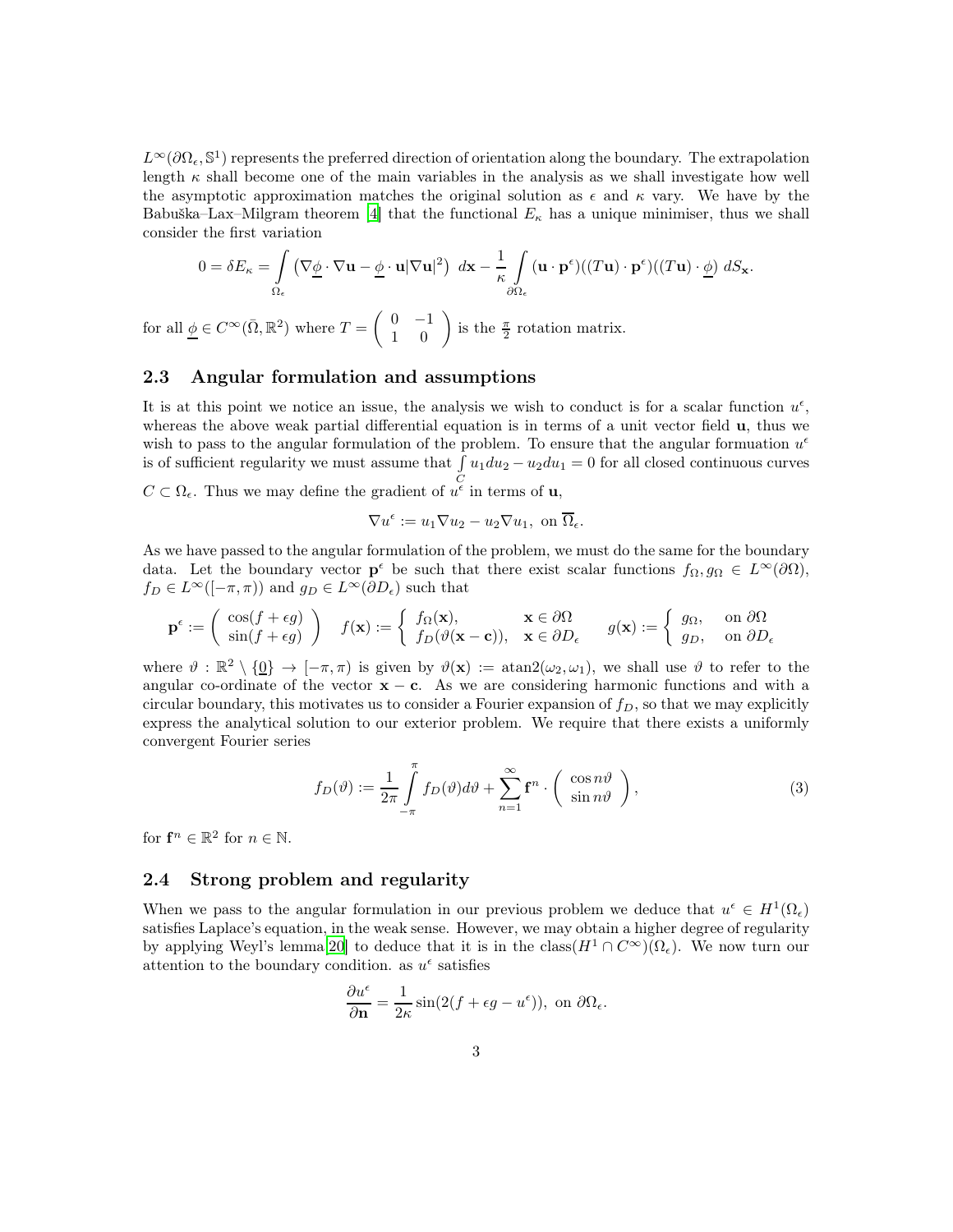This boundary condition, in general, will not yield an explicit solution thus we wish to approximate this boundary condition by linearising the sine term. Thus we have that  $u^{\epsilon} \in (H^1 \cap C^{\infty})(\Omega_{\epsilon})$ satisfies

$$
-\Delta u^{\epsilon}=0, \text{ on } \Omega_{\epsilon}, \quad u^{\epsilon}+\kappa\frac{\partial u^{\epsilon}}{\partial \mathbf{n}}=f+\epsilon g, \text{ on } \partial \Omega_{\epsilon},
$$

we seek to asymptotically approximate this function. To prove the asymptotic bounds for our approximation, we shall apply the maximum principle for harmonic functions. Thus we must prove that the trace of  $u^{\epsilon}$  is bounded, so that we may apply the maximum principle.

**Lemma 1.** The trace of  $u^{\epsilon}|_{\partial\Omega_{\epsilon}}$  and the normal derivative  $\frac{\partial u^{\epsilon}}{\partial n}$  are both bounded.

*Proof.* Using Sobolev trace theorems [\[7\]](#page-15-7) we know that  $u^{\epsilon}|_{\partial\Omega_{\epsilon}} \in H^{\frac{1}{2}}(\partial\Omega_{\epsilon})$  [\[15\]](#page-16-9), which implies that  $u^{\epsilon}|\partial\Omega_{\epsilon} \in L^{2}(\partial\Omega_{\epsilon})$ . As the functions f, g were assumed to be of class  $L^{\infty}$  this implies that  $f, g \in$  $L^2(\partial\Omega_{\epsilon})$ , consequently the boundary conditions of  $u^{\epsilon}$  imply that  $\frac{\partial u^{\epsilon}}{\partial n} \in L^2(\partial\Omega_{\epsilon})$ .

We now use the trace theorems to deduce that  $u^{\epsilon} \in H^{\frac{3}{2}}(\Omega_{\epsilon})$ ; reapplying the Dirichlet trace theorem we deduce that  $u^{\epsilon}|_{\partial\Omega_{\epsilon}} \in H^1(\partial\Omega_{\epsilon}).$ 

Finally, we apply Morrey's inequality [\[18](#page-16-10)] for a 1 dimensional space to deduce that  $u^{\epsilon}|_{\partial\Omega_{\epsilon}} \in$  $C(\partial\Omega_{\epsilon})$ . As  $\partial\Omega_{\epsilon}$  is closed and bounded, this implies boundedness,  $u^{\epsilon}|_{\partial\Omega_{\epsilon}} \in L^{\infty}(\partial\Omega_{\epsilon})$ ; applying the boundary condition we deduce that  $\frac{\partial u^{\epsilon}}{\partial \mathbf{n}} \in L^{\infty}(\partial \Omega_{\epsilon}).$ 

As previously mentioned, we wish to apply the maximum principle to prove the bound of our problem; however, the maximum principle [\[4\]](#page-15-6) is in terms of the Dirichlet trace, whereas our boundary conditions are Robin. Thus we require a maximum principle in terms of the Robin trace.

#### <span id="page-3-1"></span>2.5 Maximum principle for Robin boundary conditions

Whilst we shall be applying this lemma to the function  $u^{\epsilon}$ , the maximum principle we are about to derive does not rely on the specific geometry  $\Omega_{\epsilon}$ . Thus we consider a more general domain  $A \subset \mathbb{R}^2$ which is bounded with sufficiently smooth boundary  $\partial A$  and outward pointing normal  $\mathbf{n} : \partial A \to \mathbb{S}^1$ . Let  $a \in C^{\infty}(A) \cap C(\overline{A})$  be harmonic and satisfy

$$
\kappa \frac{\partial a}{\partial \mathbf{n}} + a = b, \text{ on } \partial A,
$$

for a given  $b \in L^{\infty}(\partial A)$ .

Lemma 2. The function a satisfies

<span id="page-3-0"></span>
$$
\inf_{\mathbf{y}\in\partial A} b(\mathbf{y}) \leqslant a(\mathbf{x}) \leqslant \sup_{\mathbf{y}\in\partial A} b(\mathbf{y}), \quad \forall \mathbf{x}\in\overline{A}.\tag{4}
$$

*Proof.* Applying the maximum principle for harmonic functions  $|4|$  and the continuity of a on the boundary we deduce that

$$
\inf_{\mathbf{y}\in\partial A} a(\mathbf{y}) \leq a(\mathbf{x}) \leq \sup_{\mathbf{y}\in\partial A} a(\mathbf{y}), \quad \forall \mathbf{x}\in\overline{A}.
$$

We shall now consider the bounds on the normal derivatives. As the domain  $A$  is bounded, we may apply the divergence theorem

$$
0 = \int_{A} \Delta a \, d\mathbf{x} = \int_{\partial A} \frac{\partial a}{\partial \mathbf{n}} \, dS_{\mathbf{x}}.
$$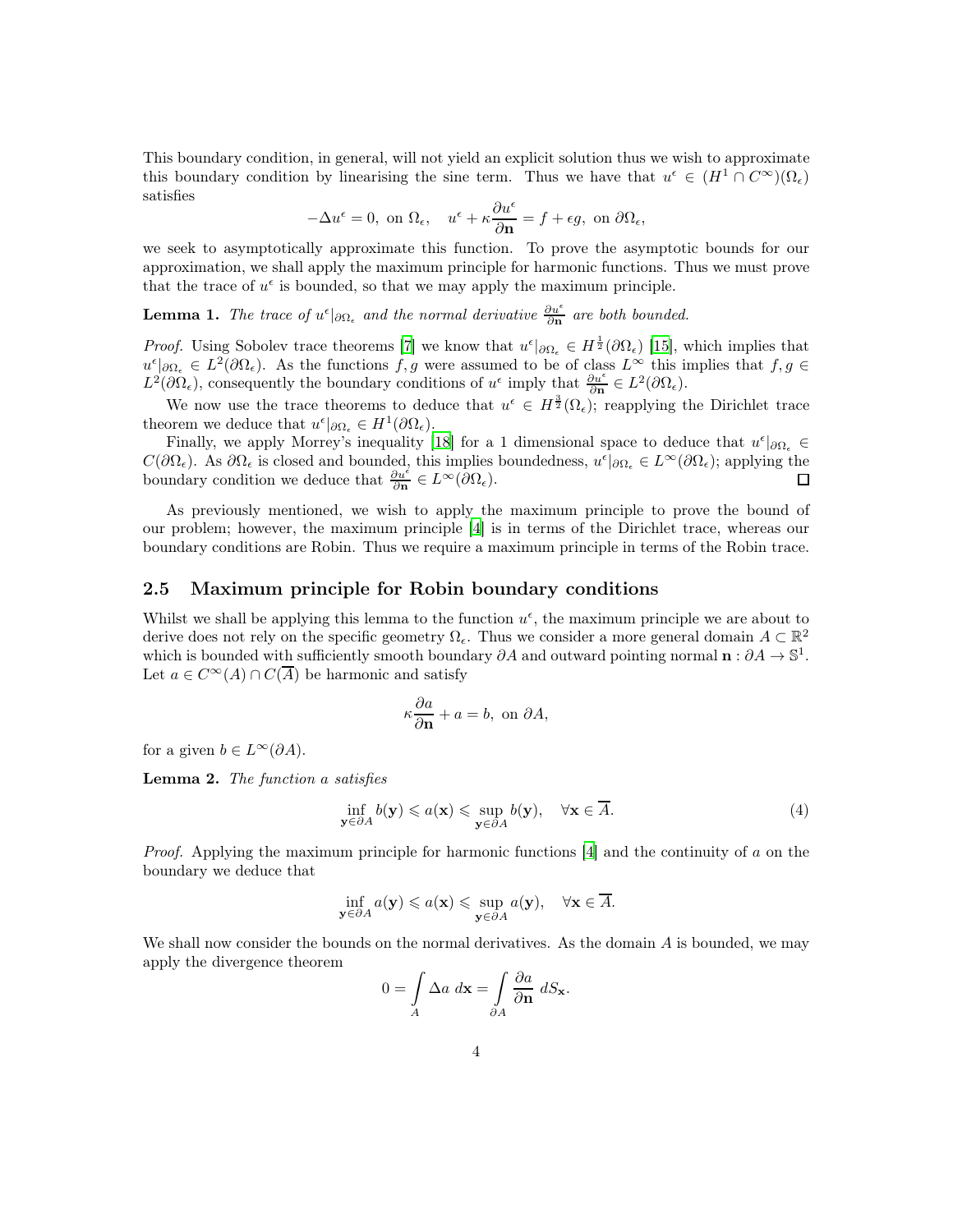Additionally, we have that following inequalities,

$$
|\partial A| \inf_{\mathbf{y}\in \partial A} \left(\frac{\partial a}{\partial \mathbf{n}}\right) \leqslant \int_{\partial A} \frac{\partial a}{\partial \mathbf{n}} \, dS_{\mathbf{x}} \leqslant |\partial A| \sup_{\mathbf{y}\in \partial A} \left(\frac{\partial a}{\partial \mathbf{n}}\right)
$$

.

 $\Box$ 

From our earlier analysis we know that  $\frac{\partial u}{\partial n} \in L^{\infty}(\partial A)$ , thus the supremum and infimum both exist. Applying the above result and the assumption that  $\kappa > 0$  we have that

$$
\inf_{\mathbf{y}\in\partial A}\left(\kappa\frac{\partial u}{\partial \mathbf{n}}\right)\leqslant 0\leqslant \sup_{\mathbf{y}\in\partial A}\left(\kappa\frac{\partial u}{\partial \mathbf{n}}\right).
$$

Summing the above inequalities with the ones from equation [\(4\)](#page-3-0) we obtain our result.

We shall use this result later to prove that the difference between our exact solution  $u^{\epsilon}$  and the approximation  $v_0 + w_0$  is uniformly bounded by a constant depending on  $\epsilon$  and  $\kappa$ .

# 3 Derivation of main result

In this section, demonstrate the construction of our asymptotic method, in a similar manner to Maz'ya et al. [\[13\]](#page-16-3). We shall initially begin with a demonstrating an incorrect method, choosing what many would assume to be the natural choice for the interior solution. However, such a choice will have consequences when we consider the corresponding exterior problem, as we shall discover that our problem is over-determined and we require an additional degree of freedom. This shall be a consequence of the fact that we are in two dimensions.

The incorrect derivation is important because it motivates key aspects of the asymptotic method: the correct problem for the interior solution to solve and a theorem regarding the decay of exterior harmonic functions with Robin boundary conditions, in two dimensions. We shall denote the incorrect solution by  $V_0$  as to differ it from the correct solution  $v_0$ , although we shall utilise  $V_0$  in the definition of  $v_0$ .

## 3.1 An intentionally incorrect derivation

Recall that the method of compound asymptotics requires us to consider an interior function  $V_0$ :  $\Omega \to \mathbb{R}$  which satisfies the leading order term of the boundary conditions on  $\partial\Omega$  and the same underlying equation in  $\Omega_{\epsilon}$ . A natural choice would be to consider a  $V_0 \in (H^1 \cap C^{\infty})(\Omega)$  which satisfies the following boundary value problem

<span id="page-4-0"></span>
$$
-\Delta V_0 = 0, \text{ on } \Omega, \quad V_0 + \kappa \frac{\partial V_0}{\partial \mathbf{n}} = f_\Omega, \text{ on } \partial \Omega.
$$
 (5)

To motivate the boundary conditions for the exterior solution we must consider the discrepancy between the exact solution  $u^{\epsilon}$  and the interior solution  $V_0$ . The function  $u^{\epsilon} - V_0$  is harmonic in  $\Omega_{\epsilon}$ and satisfies the following boundary conditions

$$
\left(I + \kappa \frac{\partial}{\partial \mathbf{n}}\right)(u^{\epsilon} - V_0) = \begin{cases} \epsilon g_{\Omega}, & \text{on } \partial \Omega \\ f_D(\vartheta(\cdot - \mathbf{c})) - V_0 + \kappa \frac{\partial V_0}{\partial r} + \epsilon g_D, & \text{on } \partial D_{\epsilon} \end{cases}
$$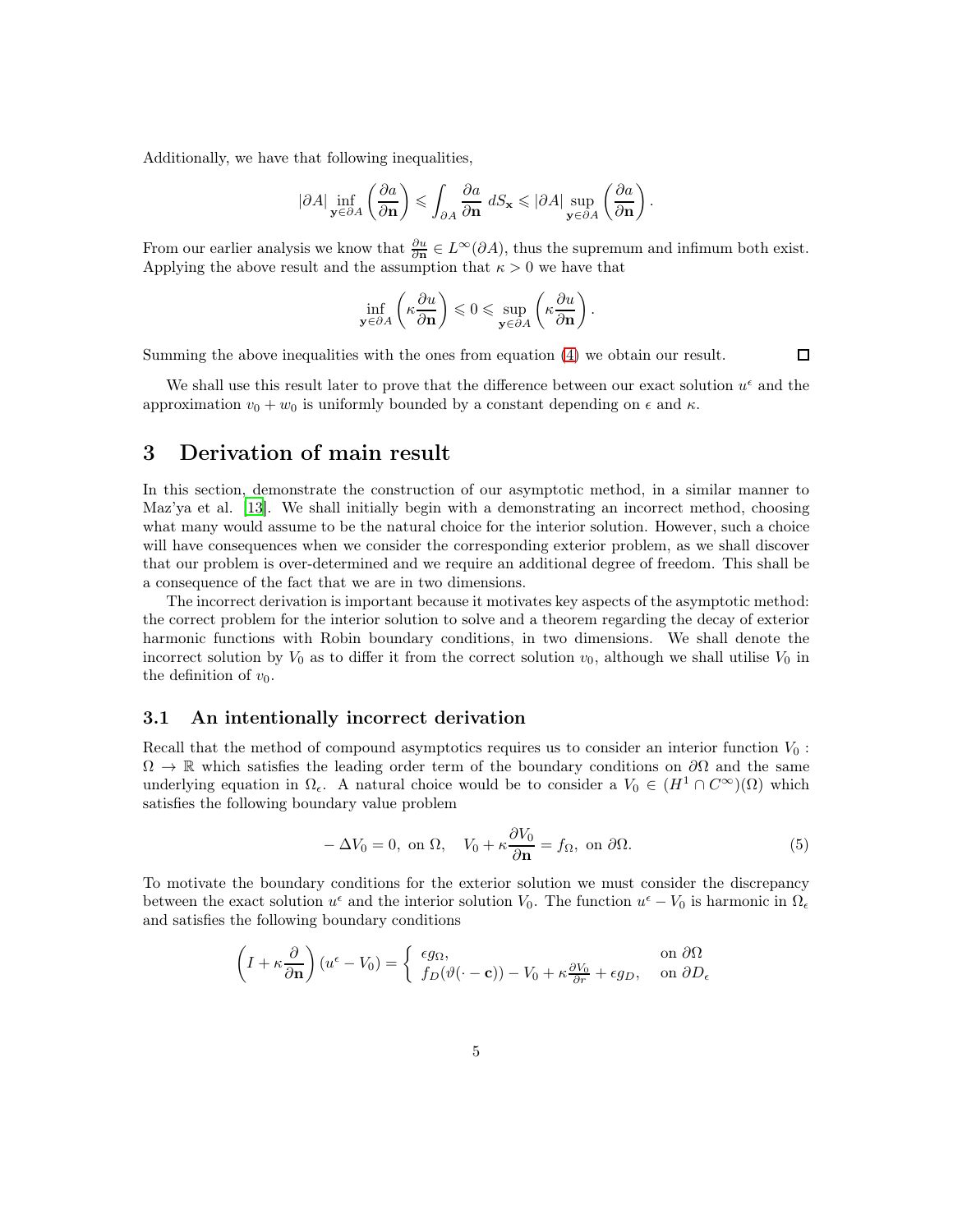where  $r := |\mathbf{x} - \mathbf{c}|$ . The exterior solution  $W_0$  must be harmonic, satisfy the same Robin boundary conditions on  $\partial D_{\epsilon}$  (up to the leading order) and be such that the Robin trace on  $\partial \Omega$  is of order  $\epsilon$ . This final condition is equivalent to the following decay condition

$$
W_0 + \kappa \frac{\partial W_0}{\partial r} \to 0 \quad \text{ as } r \to \infty,
$$

however, as we have assumed that  $w_0$  is bounded this implies that  $\frac{\partial W_0}{\partial r} \to 0$  as  $r \to \infty$ , hence the above condition is reduced to

<span id="page-5-1"></span>
$$
W_0 \to 0 \quad \text{as } r \to \infty. \tag{6}
$$

As harmonic functions are real analytic, this implies that we may consider the following Taylor expansion for the function  $V_0$ 

$$
V_0(\mathbf{x})=V_0(\mathbf{c})+\nabla V_0(\mathbf{c})\cdot(\mathbf{x}-\mathbf{c})+\frac{1}{2}\frac{\partial \nabla V_0}{\partial \omega_1}(\mathbf{c})\cdot\left(\begin{array}{c} (x_1-c_1)^2-(x_2-c_2)^2\\2(x_1-c_1)(x_2-c_2)\end{array}\right)+\mathcal{O}(|\mathbf{x}-\mathbf{c}|^3).
$$

This implies that when we restrict the values of x to the boundary  $\partial D_{\epsilon}$ , which corresponds to  $|\mathbf{x} - \mathbf{c}| = \epsilon$ , we obtain

$$
V_0 - \kappa \frac{\partial V_0}{\partial r}\bigg|_{\partial D_{\epsilon}} = V_0(\mathbf{c}) - \kappa \nabla V_0(\mathbf{c}) \cdot \left(\begin{array}{c} \cos \vartheta \\ \sin \vartheta \end{array}\right) + \mathcal{O}(\epsilon (1+\kappa)), \quad \vartheta \in [-\pi, \pi).
$$

Truncating this series at the leading order yields the boundary condition of the exterior problem,

<span id="page-5-0"></span>
$$
\left(W_0 - \kappa \frac{\partial W_0}{\partial r}\right)(1, \vartheta) = f_D(\vartheta) - V_0(\mathbf{c}) + \kappa \nabla V_0(\mathbf{c}) \cdot \left(\begin{array}{c} \cos \vartheta \\ \sin \vartheta \end{array}\right) \tag{7}
$$

However, we immediately encounter an issue, in that a bounded harmonic function which satisfies equation [\(7\)](#page-5-0) only, is already uniquely determined. This is a major issue because such a function might not satisfy the decay condition from equation [\(6\)](#page-5-1). Which motivates the question "What is the limiting value of a bounded, exterior, harmonic function in terms of its Robin boundary conditions?"

### <span id="page-5-2"></span>3.2 The limit of a bounded, exterior harmonic function

Similar to the maximum principle, the result that we shall derive can be applied to a non-circular inclusion, thus we shall denote this inclusion by  $\mathcal D$  to differentiate it from  $D_{\epsilon}$ .

**Lemma 3.** Let  $D \subset \mathbb{R}^2$  be a bounded, star-shaped, closed domain with sufficiently smooth boundary and inward pointing normal  $\mathbf{n}: \partial \mathcal{D} \to \mathbb{S}^1$ , additionally we assume that  $\underline{0} \in \mathcal{D} \setminus \partial \mathcal{D}$ . Let  $a \in$  $C^{\infty}(\mathbb{R}^2 \setminus \mathcal{D})$  be a bounded harmonic function satisfying

$$
a + \kappa \frac{\partial a}{\partial \mathbf{n}} = b, \text{ on } \partial \mathcal{D},
$$

for a given  $b \in L^{\infty}(\partial \mathcal{D})$ . The function a satisfies

$$
\lim_{|\mathbf{x}| \to \infty} a(\mathbf{x}) \to \int_{\partial \mathcal{D}} b H^{\kappa} dS_{\mathbf{x}},
$$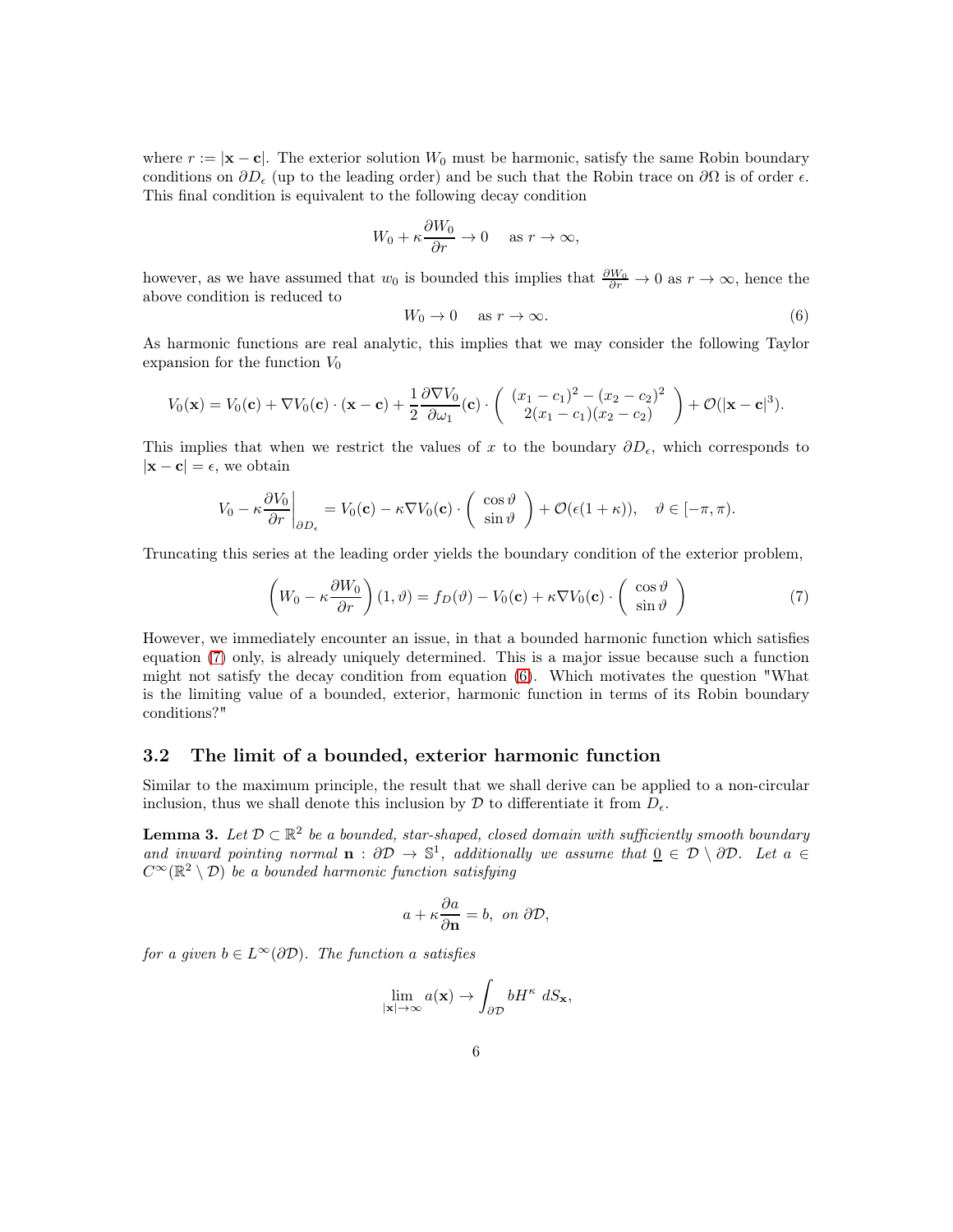where the bounded harmonic function  $H^{\kappa} \in C^2(\mathbb{R}^2 \setminus \mathcal{D})$  satisfies

$$
H^{\kappa} + \kappa \frac{\partial H^{\kappa}}{\partial \mathbf{n}} = \frac{\partial H}{\partial \mathbf{n}} \text{ on } \partial \mathcal{D},
$$

where the function  $H$  is defined by

$$
H(\mathbf{x}) := -\frac{1}{2\pi} \log |\mathbf{x}| + H_0(\mathbf{x}) \text{ on } \mathbb{R}^2 \setminus \mathcal{D} \cup \partial \mathcal{D},
$$

where the function  $H_0 \in C^2(\Omega \setminus \mathcal{D})$  is bounded, harmonic and satisfies the Dirichlet boundary condition  $H_0(\mathbf{x}) = \frac{1}{2\pi} \log |\mathbf{x}|$  on  $\partial \mathcal{D}$ .

Remark. We can view that function H as the analogue to the Green's function in an exterior domain.

*Proof.* Let  $\langle b, H^{\kappa} \rangle_{\partial \mathcal{D}} := \int_{\partial \mathcal{D}} b H^{\kappa} dS_{\mathbf{x}}$ , by substitution we have that

$$
\langle b, H^{\kappa} \rangle_{\partial \mathcal{D}} = \kappa \left\langle \frac{\partial a}{\partial \mathbf{n}}, H^{\kappa} \right\rangle_{\partial \mathcal{D}} + \langle a, H^{\kappa} \rangle_{\partial \mathcal{D}}.
$$

As we cannot apply the divergence theorem for unbounded domains, we must consider the Divergence theorem in the domain  $\lim_{R\to\infty}B_R(0)\setminus\overline{\mathcal{D}}$ , and then apply the fact that a and  $H^{\kappa}$  are both harmonic we have that

$$
\left\langle \frac{\partial a}{\partial \mathbf{n}}, H^{\kappa} \right\rangle_{\partial \mathcal{D}} = \lim_{R \to \infty} \int_{\partial B_R} \left( a \frac{\partial H^{\kappa}}{\partial \mathbf{n}} - \frac{\partial a}{\partial \mathbf{n}} H^{\kappa} \right) dS_{\mathbf{x}} + \left\langle a, \frac{\partial H^{\kappa}}{\partial \mathbf{n}} \right\rangle_{\partial \mathcal{D}}
$$

Thus by Green's  $2<sup>nd</sup>$  identity and the harmonic nature of a and  $H^{\kappa}$  we have that

$$
\langle b, H^{\kappa} \rangle_{\partial \mathcal{D}} = \int_{\partial \mathcal{D}} \left( \kappa \frac{\partial H^{\kappa}}{\partial \mathbf{n}} + H^{\kappa} \right) a \, dS_{\mathbf{x}} = \int_{\partial \mathcal{D}} \frac{\partial H}{\partial \mathbf{n}} a \, dS_{\mathbf{x}}.
$$

Results from [\[13](#page-16-3)] state that if  $a$  is an exterior bounded harmonic function then it satisfies

$$
\lim_{|\xi| \to \infty} a(\xi) \to \int_{\partial \mathcal{D}} \frac{\partial H}{\partial \mathbf{n}} a \, dS_{\mathbf{x}} = \langle b, H^{\kappa} \rangle_{\partial \mathcal{D}}.
$$

 $\Box$ 

#### 3.3 Motivation for the correct interior problem

We shall now apply the result we have derived to the circular inclusion. Let  $D := \overline{B}_1(0)$  denote the circular inclusion in the re-scaled domain given by

$$
\left\{ \left. \frac{\mathbf{x} - \mathbf{c}}{\epsilon} \right| \ \forall \ \mathbf{x} \in \Omega_{\epsilon} \right\}
$$

note that for  $\epsilon$  sufficiently small the re-scaled domain can be approximated to be  $\mathbb{R}^2 \setminus D$ . The corresponding  $H_0$  function on  $\mathbb{R}^2 \setminus D$  is identically zero, which implies that  $H(\xi) := -\frac{1}{2\pi} \log |\xi|$  for  $|\xi| \geq 1$ ; thus the function  $H^{\kappa}$  is bounded, harmonic and satisfies

$$
H^{\kappa} - \kappa \frac{\partial H^{\kappa}}{\partial r} = -\frac{\partial H}{\partial r} = \frac{1}{2\pi} \text{ for } r = 1.
$$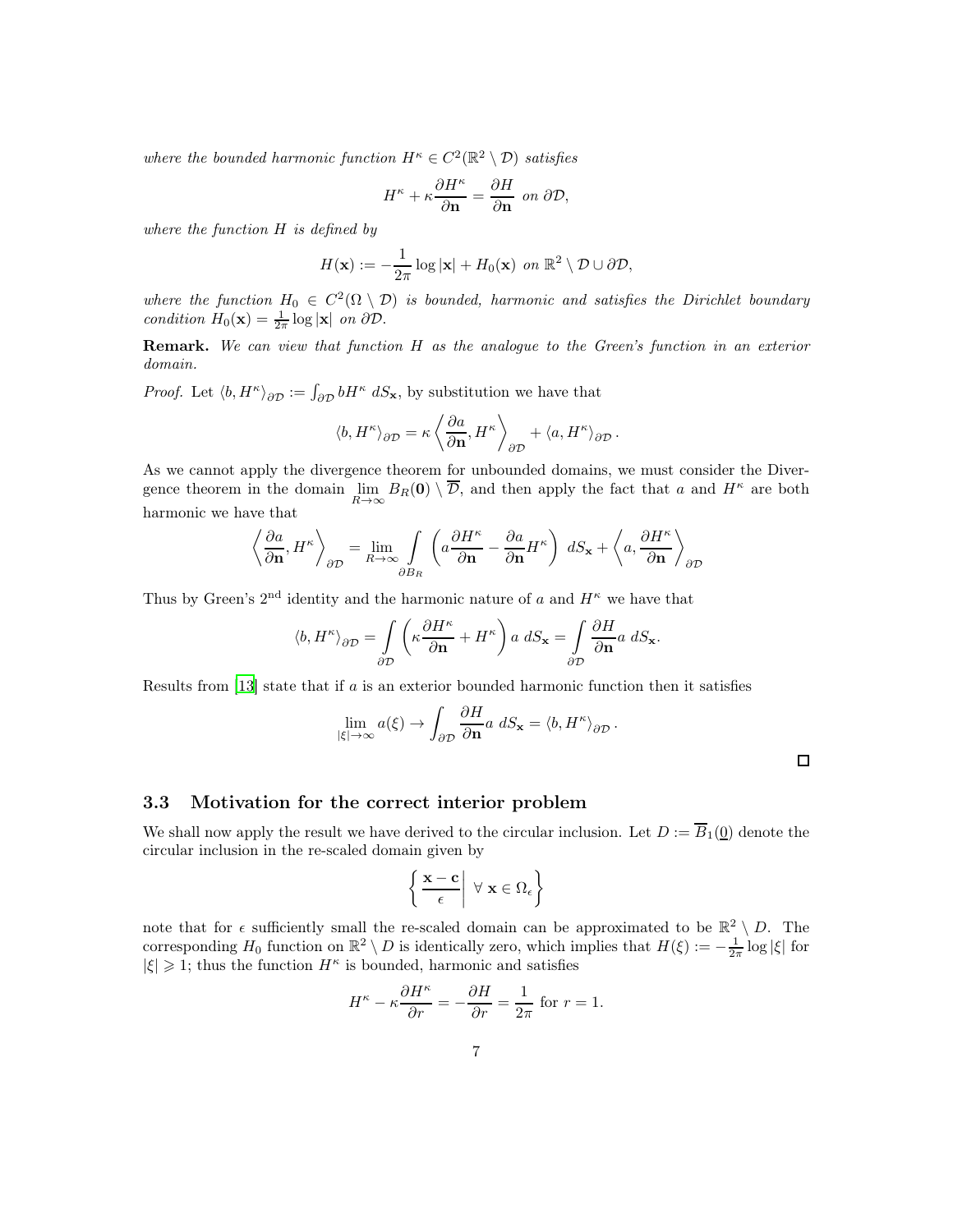Consequently,  $H^{\kappa}(\xi) = \frac{1}{2\pi}$  for all  $|\xi| \geq 1$ , this is important because it implies that the limit of the bounded harmonic exterior function  $a : \mathbb{R}^2 \setminus D \to \mathbb{R}$  is given by

$$
\lim_{|\xi| \to \infty} a(\xi) \to \frac{1}{2\pi} \int_{\partial D} \left( a - \kappa \frac{\partial a}{\partial r} \right) dS_{\xi},
$$

which is the average of the boundary data. This implies that the limit of  $W_0$ , from equation [\(7\)](#page-5-0), is given by

$$
\lim_{\xi \to \infty} w_0(\xi) \to \frac{1}{2\pi} \int_{-\pi}^{\pi} f_D(\vartheta) \, d\vartheta - V_0(\mathbf{c}).
$$

Thus for an arbitrary choice of  $f_D$  the decay condition in equation [\(6\)](#page-5-1) is not satisfied. This implies that we require an additional degree of freedom in the exterior problem, we recall that the boundary data for the exterior problem was determined by the interior problem. Thus if we reformulate the interior problem we may resolve this issue.

# 3.4 Solution of the interior problem

We seek a function  $v_0$  whose domain is  $\Omega$ , which is harmonic in  $\Omega_{\epsilon}$  for all  $0 < \epsilon \ll 1$ . In the previous interior problem, we assumed that the function  $V_0$  was harmonic in the circular inclusion, which resulted in the over-determined exterior problem issue. However, if we allow a singularity at the centre of the inclusion then we introduce an additional degree of freedom to the problem, whilst also satisfying the same underlying equations. We seek a  $v_0 \in C^{\infty}(\Omega \setminus {\{c\}})$  which satisfies the following boundary value problem

$$
-\Delta v_0 = c_0 \delta(\mathbf{x} - \mathbf{c}), \text{ on } \Omega, \quad v_0 + \kappa \frac{\partial v_0}{\partial \mathbf{n}} = f_\Omega, \text{ on } \partial \Omega,
$$

where  $c_0 \in \mathbb{R}$  is unknown constant to be determined in the exterior problem. As both the boundary conditions and the underlying equation are linear we may express the solution to this problem as a linear combination of a bounded harmonic function, which satisfies the boundary conditions, and a Green's function

$$
v_0 := V_0 + c_0 G^{\kappa}(\cdot, \mathbf{c}), \text{ on } \Omega \setminus \{\mathbf{c}\}\
$$

where  $V_0 \in C^{\infty}(\Omega)$  satisfies

$$
-\Delta V_0 = 0 \text{ on } \Omega, \quad V_0 + \kappa \frac{\partial V_0}{\partial \mathbf{n}} = f_\Omega \text{ on } \partial \Omega,
$$

and the function  $G^{\kappa}$  is the Green's function of the Laplace operator with Robin boundary conditions given by

<span id="page-7-0"></span>
$$
-\Delta G^{\kappa}(\mathbf{x}, \mathbf{y}) := \delta(\mathbf{x} - \mathbf{y}) \text{ on } \Omega, \quad G^{\kappa} + \kappa \frac{\partial G^{\kappa}}{\partial \mathbf{n}} = 0 \text{ on } \partial \Omega. \tag{8}
$$

Similar to before we may express it as the sum of the Newtonian potential in two-dimensions and a bounded function

$$
G^{\kappa}(\mathbf{x}, \mathbf{y}) = -\frac{1}{2\pi} \log |\mathbf{x} - \mathbf{y}| + \mathcal{G}^{\kappa, \mathbf{y}}(\mathbf{x})
$$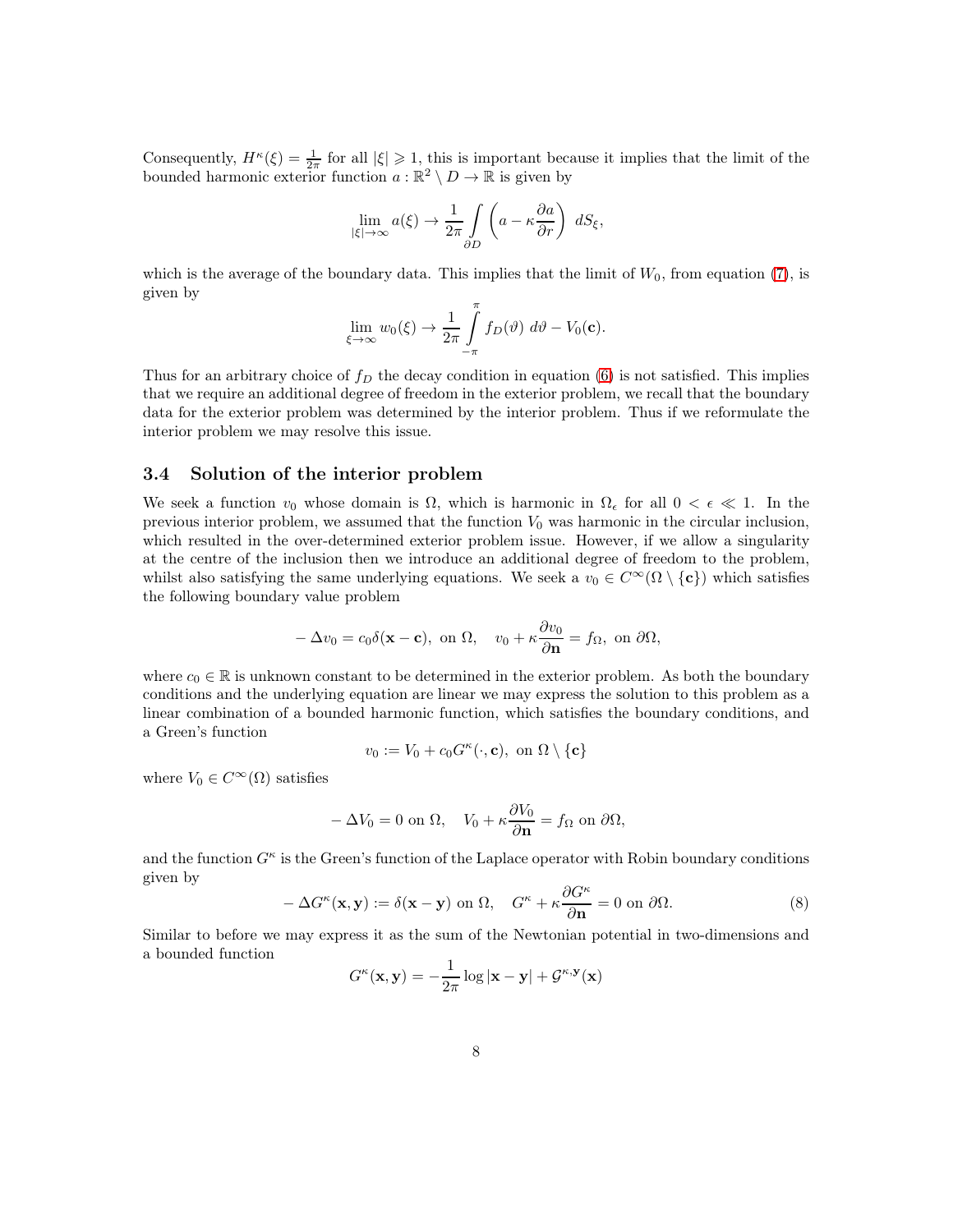where the harmonic function  $\mathcal{G}^{\kappa,\mathbf{y}} \in C^{\infty}(\Omega)$  satisfies

$$
\left(\mathcal{G}^{\kappa,\mathbf{y}} + \kappa \frac{\partial \mathcal{G}^{\kappa,\mathbf{y}}}{\partial \mathbf{n}}\right)(\mathbf{x}) = \frac{1}{2\pi} \log|\mathbf{x} - \mathbf{y}| + \frac{\kappa}{2\pi} \frac{(\mathbf{x} - \mathbf{y}) \cdot \mathbf{n}(\mathbf{x})}{|\mathbf{x} - \mathbf{y}|^2}, \quad \mathbf{x} \in \partial \Omega.
$$

This decomposition is important because we can utilise the real analytic nature of  $\mathcal{G}^{\kappa,\mathbf{y}}$  to deduce a leading order approximation to  $G^{\kappa}$  and it's Robin boundary data on  $\partial D_{\epsilon}$ 

$$
G^{\kappa}(\mathbf{x}, \mathbf{c}) = -\frac{1}{2\pi} \log |\mathbf{x} - \mathbf{c}| + \mathcal{G}^{\kappa, \mathbf{c}}(\mathbf{c}) + \nabla \mathcal{G}^{\kappa, \mathbf{c}}(\mathbf{c}) \cdot (\mathbf{x} - \mathbf{c}) + \mathcal{O}(|\mathbf{x} - \mathbf{c}|^2),
$$

$$
G^{\kappa}(\mathbf{x}, \mathbf{c}) - \frac{\partial G^{\kappa}}{\partial r}(\mathbf{x}, \mathbf{c})\Big|_{\partial D_{\epsilon}} = -\frac{1}{2\pi} \log \epsilon + \mathcal{G}^{\kappa, \mathbf{c}}(\mathbf{c}) + \frac{\kappa}{2\pi \epsilon} - \kappa \nabla \mathcal{G}^{\kappa, \mathbf{c}}(\mathbf{c}) \cdot \left(\begin{array}{c} \cos \vartheta \\ \sin \vartheta \end{array}\right) + \mathcal{O}(\epsilon).
$$

In the incorrect derivation we considered the discrepancy between the exact solution  $u^{\epsilon}$  and our interior function, to motivate the boundary data of the exterior problem. The same is applied here, on the boundary of  $\partial\Omega$  the discrepancy is given by

$$
\left(I + \kappa \frac{\partial}{\partial \mathbf{n}}\right)(u^{\epsilon} - v_0) = \epsilon g_{\Omega}.
$$

Which provides motivation for an identical decay condition, however the discrepancy on the boundary  $\partial D_{\epsilon}$  differs greatly

$$
\left(I + \kappa \frac{\partial}{\partial \mathbf{n}}\right)(u^{\epsilon} - v_0) = f_D(\vartheta) - V_0(\mathbf{c}) + \kappa \nabla V_0(\mathbf{c}) \cdot \left(\begin{array}{c} \cos \vartheta \\ \sin \vartheta \end{array}\right) - c_0 \left(\mathcal{G}^{\kappa, \mathbf{c}}(\mathbf{c}) - \frac{1}{2\pi} \log \epsilon\right) -c_0 \kappa \left(\frac{1}{2\pi \epsilon} - \nabla \mathcal{G}^{\kappa, \mathbf{c}}(\mathbf{c}) \cdot \left(\begin{array}{c} \cos \vartheta \\ \sin \vartheta \end{array}\right)\right) + \epsilon g_D + \mathcal{O}(\epsilon (1 + \kappa)).
$$

Truncating this expansion to the leading order yields the boundary data for the exterior problem.

## 3.5 Solution of the exterior problem

We seek a bounded harmonic  $w_0 \in C^{\infty}(\mathbb{R}^2 \setminus D)$  which satisfies the following conditions

$$
\lim_{|\xi| \to \infty} w_0 \to 0,\tag{9}
$$

$$
w_0 - \kappa \frac{\partial w_0}{\partial r} = f_D(\vartheta) - V_0(\mathbf{c}) + \kappa \nabla V_0(\mathbf{c}) \cdot \left(\begin{array}{c} \cos \vartheta \\ \sin \vartheta \end{array}\right) - c_0 \mathcal{G}^{\kappa, \mathbf{c}}(\mathbf{c}) + \frac{c_0}{2\pi} \log \epsilon - \frac{c_0 \kappa}{2\pi \epsilon} + c_0 \kappa \nabla \mathcal{G}^{\kappa, \mathbf{c}}(\mathbf{c}) \cdot \left(\begin{array}{c} \cos \vartheta \\ \sin \vartheta \end{array}\right).
$$
(10)

Combining the decay condition, from above, and the result from section [\(3.2\)](#page-5-2) we know that  $w_0$ decays to zero if and only if

$$
\frac{1}{2\pi} \int\limits_{\partial D_{\epsilon}} \left( w_0 - \kappa \frac{\partial w_0}{\partial r} \right) dS_{\xi} = 0.
$$

Substituting in the boundary conditions, we deduce that

$$
\frac{1}{2\pi} \int_{-\pi}^{\pi} f_D \ d\vartheta - V_0(\mathbf{c}) - c_0 \left( \mathcal{G}^{\kappa, \mathbf{c}}(\mathbf{c}) + \frac{\kappa}{2\pi \epsilon} - \frac{1}{2\pi} \log \epsilon \right) = 0.
$$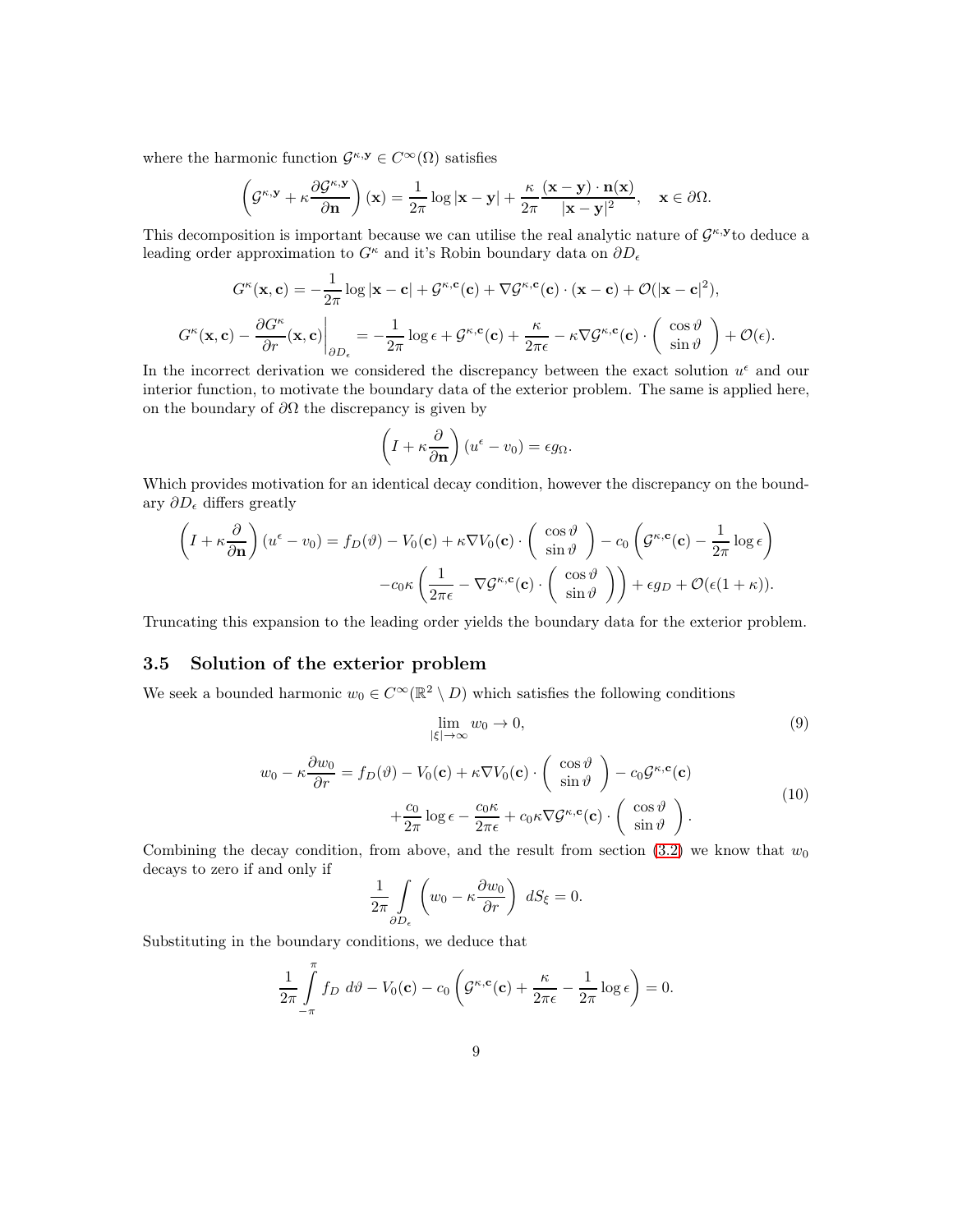In the previous section this was a problem as the boundary data was a given function, however with the introduction of the point singularity in the interior problem we introduced an unknown variable  $c_0$ . Thus we may choose  $c_0$  such that the above condition is always fulfilled, and consequently that the decay condition is always fulfilled

<span id="page-9-1"></span>
$$
c_0 := \frac{\frac{1}{2\pi} \int\limits_{-\pi}^{\pi} f_D \, d\vartheta - V_0(\mathbf{c})}{\mathcal{G}^{\kappa, \mathbf{c}}(\mathbf{c}) + \frac{\kappa}{2\pi \epsilon} - \frac{1}{2\pi} \log \epsilon}.
$$
\n(11)

Substituting our constant  $c_0$  into our boundary conditions and simplifying we deduce that  $w_0$ satisfies

$$
w_0 - \kappa \frac{\partial w_0}{\partial r} = \left( f_D(\vartheta) - \frac{1}{2\pi} \int_{-\pi}^{\pi} f_D d\vartheta \right) + \kappa \left( \nabla V_0(\mathbf{c}) + c_0 \nabla \mathcal{G}^{\kappa, \mathbf{c}}(\mathbf{c}) \right) \cdot \left( \begin{array}{c} \cos \vartheta \\ \sin \vartheta \end{array} \right), \quad \forall \vartheta \in [-\pi, \pi). \tag{12}
$$

At this point we recall that we made an assumption about the Fourier decomposition of the function  $f_D$ , substituting this into the above equation we deduce a Fourier decomposition of the boundary data

<span id="page-9-0"></span>
$$
w_0 - \kappa \frac{\partial w_0}{\partial r} = \sum_{n=1}^{\infty} \left( \mathbf{f}_n + \delta_{n,1} \kappa \left( \nabla V_0(\mathbf{c}) + c_0 \nabla \mathcal{G}^{\kappa,\mathbf{c}}(\mathbf{c}) \right) \right) \cdot \left( \begin{array}{c} \cos n\vartheta \\ \sin n\vartheta \end{array} \right), \quad \forall \vartheta \in [-\pi, \pi). \tag{13}
$$

where  $f^n$  are components of the Fourier series decomposition of  $f_D$  given in equation [\(3\)](#page-2-0). As we are working with a harmonic function in polar co-ordinates, we may now use the particular analytical form to deduce that

<span id="page-9-2"></span>
$$
w_0 = \sum_{n=1}^{\infty} \frac{1}{r^n} \frac{1}{1+\kappa n} \left( \mathbf{f}^n + \kappa \delta_{n,1} \left( \nabla V_0(\mathbf{c}) + c_0 \nabla \mathcal{G}^{\kappa,\mathbf{c}}(\mathbf{c}) \right) \right) \cdot \left( \begin{array}{c} \cos n\vartheta \\ \sin n\vartheta \end{array} \right),\tag{14}
$$

# 3.6 Leading order approximation

We may now express the leading order approximation to  $u^{\epsilon}$  as the sum of the interior function  $v_0$ and the exterior function  $w_0$ , the explicit expression is given by

$$
u^{\epsilon}(\mathbf{x}) \approx u_0^{\epsilon}(\mathbf{x}) := V_0(\mathbf{x}) + c_0 G^{\kappa}(\mathbf{x}, \mathbf{c}) + \sum_{n=1}^{\infty} \frac{\epsilon^n}{|\mathbf{x} - \mathbf{c}|^n} \frac{1}{1 + \kappa n} \mathbf{f}^n \cdot \begin{pmatrix} \cos n\vartheta(\mathbf{x} - \mathbf{c}) \\ \sin n\vartheta(\mathbf{x} - \mathbf{c}) \end{pmatrix} + \frac{\epsilon}{|\mathbf{x} - \mathbf{c}|} \frac{\kappa}{1 + \kappa} \left( \nabla V_0(\mathbf{c}) + c_0 \nabla \mathcal{G}^{\kappa, \mathbf{c}}(\mathbf{c}) \right) \cdot \begin{pmatrix} \cos \vartheta(\mathbf{x} - \mathbf{c}) \\ \sin \vartheta(\mathbf{x} - \mathbf{c}) \end{pmatrix},
$$

for  $\mathbf{x} \in \Omega_{\epsilon}$ . We now require a proof that the approximation  $u_0^{\epsilon}$  is close to the exact solution  $u^{\epsilon}$  and obtain a rate for the uniform bound between the two functions.

# 4 Proof of the uniform bound

In this section we shall prove that the difference between the exact solution and asymptotic approximation is uniformly bounded

$$
|u^{\epsilon}-u_{0}^{\epsilon}|(\mathbf{x})=\mathcal{O}\left(\epsilon(1+\kappa)\left(1+\frac{\kappa+1}{\frac{\kappa}{\epsilon}-\log\epsilon}\right)\right), \quad \forall \mathbf{x}\in\overline{\Omega}_{\epsilon}.
$$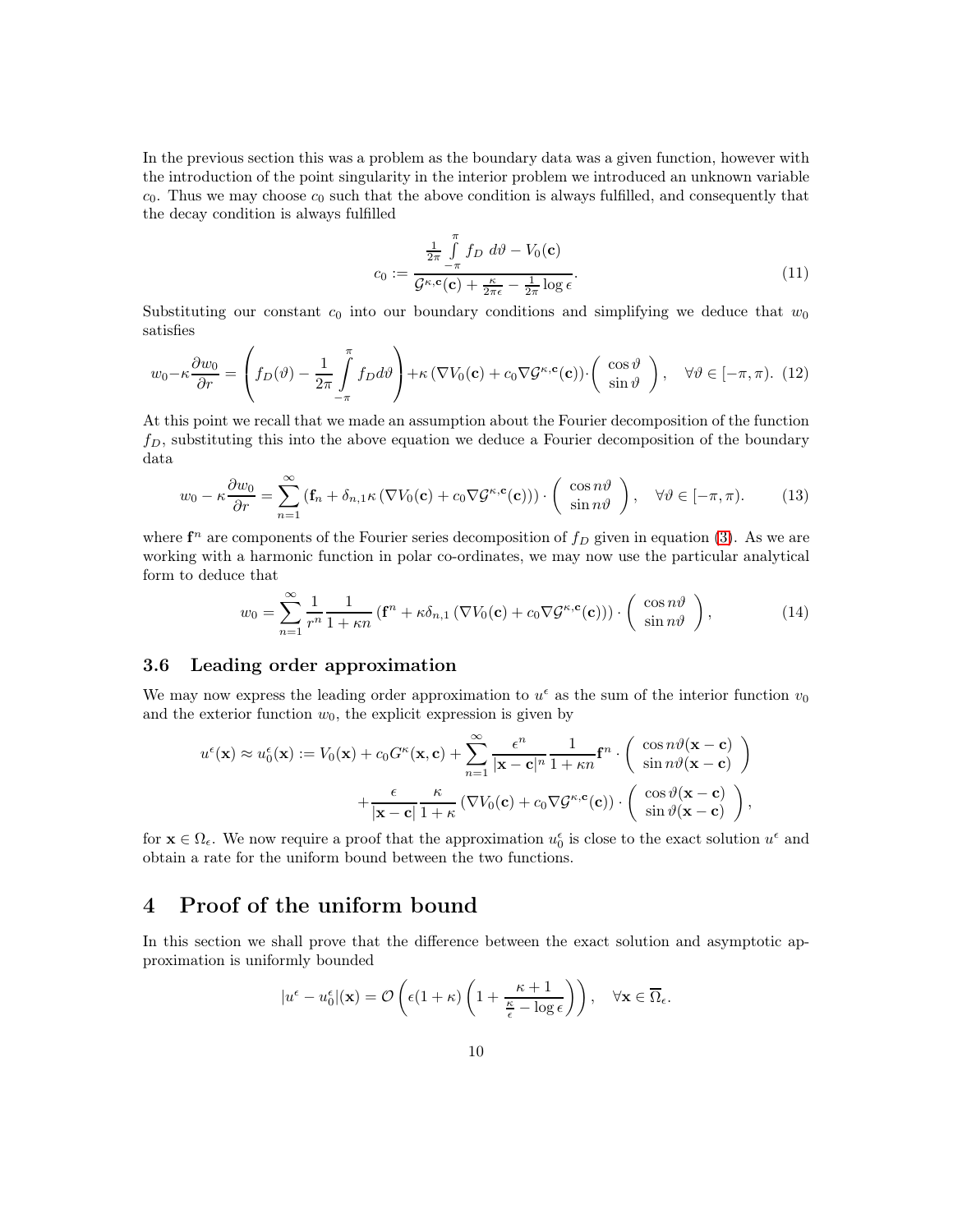We know from the previously derived maximum principle, that the difference between the exact solution  $u^{\epsilon}$  and our asymptotic approximation  $u_0^{\epsilon}$  is uniformly bounded by the maximum difference of the Robin boundary data. Thus

$$
|u^{\epsilon}-u_{0}^{\epsilon}||(\mathbf{x})\leq \sup_{\mathbf{y}\in\partial\Omega_{\epsilon}}\left|\left(I+\kappa\frac{\partial}{\partial \mathbf{n}}\right)(u^{\epsilon}-u_{0}^{\epsilon})(\mathbf{y})\right|,
$$

thus our objective in this section will be to derive an upper bound on the above trace in terms of constants,  $\epsilon$  and  $\kappa$ ; which will allow us to determine at which points the approximation breaks down. However, we must derive a series of lemma's which will be used to prove this bound.

## <span id="page-10-0"></span>4.1 Local bound of a harmonic function

Let  $a \in C^{\infty}(\Omega) \cap C(\overline{\Omega})$  be harmonic, consider a ball of radius  $R > 0$  centred at  $\mathbf{x}_0 \in \Omega$  which is such that  $B_R(\mathbf{x}_0) \subset \Omega$ . We obtain the following bound

$$
|a(\mathbf{x}) - a(\mathbf{x}_0)| \leqslant \frac{2|\mathbf{x} - \mathbf{x}_0|}{R - |\mathbf{x} - \mathbf{x}_0|} \left( a(\mathbf{x}_0) - \inf_{\mathbf{x} \in \overline{\Omega}} a(\mathbf{x}) \right), \quad \forall \mathbf{x} \in B_R(\mathbf{x}_0).
$$

*Proof.* We define the function  $h := a - \inf_{\mathbf{y} \in \overline{\Omega}} a(\mathbf{y}) \geq 0$  on  $\overline{\Omega}$ , this function is harmonic thus we may apply Harnack's inequality to obtain

$$
\frac{R - |\mathbf{x} - \mathbf{x}_0|}{R + |\mathbf{x} - \mathbf{x}_0|} h(\mathbf{x}_0) \leq h(\mathbf{x}) \leq \frac{R + |\mathbf{x} - \mathbf{x}_0|}{R - |\mathbf{x} - \mathbf{x}_0|} h(\mathbf{x}_0), \quad \forall \mathbf{x} \in B_R(\mathbf{x}_0)
$$

$$
-\frac{2|\mathbf{x} - \mathbf{x}_0|}{R + |\mathbf{x} - \mathbf{x}_0|} h(\mathbf{x}_0) \leq h(\mathbf{x}) - h(\mathbf{x}_0) \leq \frac{2|\mathbf{x} - \mathbf{x}_0|}{R - |\mathbf{x} - \mathbf{x}_0|} h(\mathbf{x}_0), \quad \forall \mathbf{x} \in B_R(\mathbf{x}_0)
$$

The definition of h implies that

$$
h(\mathbf{x}) - h(\mathbf{x}_0) = \left(a(\mathbf{x}) - \inf_{\mathbf{x} \in \overline{\Omega}} a(\mathbf{x})\right) - \left(a(\mathbf{x}_0) - \inf_{\mathbf{x} \in \overline{\Omega}} a(\mathbf{x})\right) = a(\mathbf{x}) - a(\mathbf{x}_0)
$$

we have that

$$
-\frac{2|\mathbf{x}-\mathbf{x}_0|}{R+|\mathbf{x}-\mathbf{x}_0|}\left(a(\mathbf{x}_0)-\inf_{\mathbf{x}\in\overline{\Omega}}a(\mathbf{x})\right)\leqslant a(\mathbf{x})-a(\mathbf{x}_0)\leqslant\frac{2|\mathbf{x}-\mathbf{x}_0|}{R-|\mathbf{x}-\mathbf{x}_0|}\left(a(\mathbf{x}_0)-\inf_{\mathbf{x}\in\overline{\Omega}}a(\mathbf{x})\right),
$$
  
ll  $\mathbf{x}\in B_R(\mathbf{x}_0)$ .

for all  $\mathbf{x} \in B_R(\mathbf{x}_0)$ .

## <span id="page-10-1"></span>4.2 Local bound on the gradient of a harmonic function

As in the previous section we shall consider a harmonic  $a \in C^{\infty}(\Omega) \cap C(\overline{\Omega})$ , and a ball of radius  $R > 0$  centred at  $\mathbf{x}_0 \in \Omega$  which is such that  $\overline{B}_R(\mathbf{x}_0) \subset \overline{\Omega}$ . We obtain the following bounds

$$
|\nabla a| (\mathbf{x}_0) \leq \frac{2}{R} ||a||_{L^{\infty}(\Omega)}.
$$
  

$$
|\nabla a(\mathbf{x}) - \nabla a(\mathbf{x}_0)| \leq \frac{2||a||_{L^{\infty}(\Omega)}}{R} \frac{|\mathbf{x} - \mathbf{x}_0|(2R - |\mathbf{x} - \mathbf{x}_0|)}{(R - |\mathbf{x} - \mathbf{x}_0|)^2},
$$

for all  $|\mathbf{x} - \mathbf{x}_0| < R$ .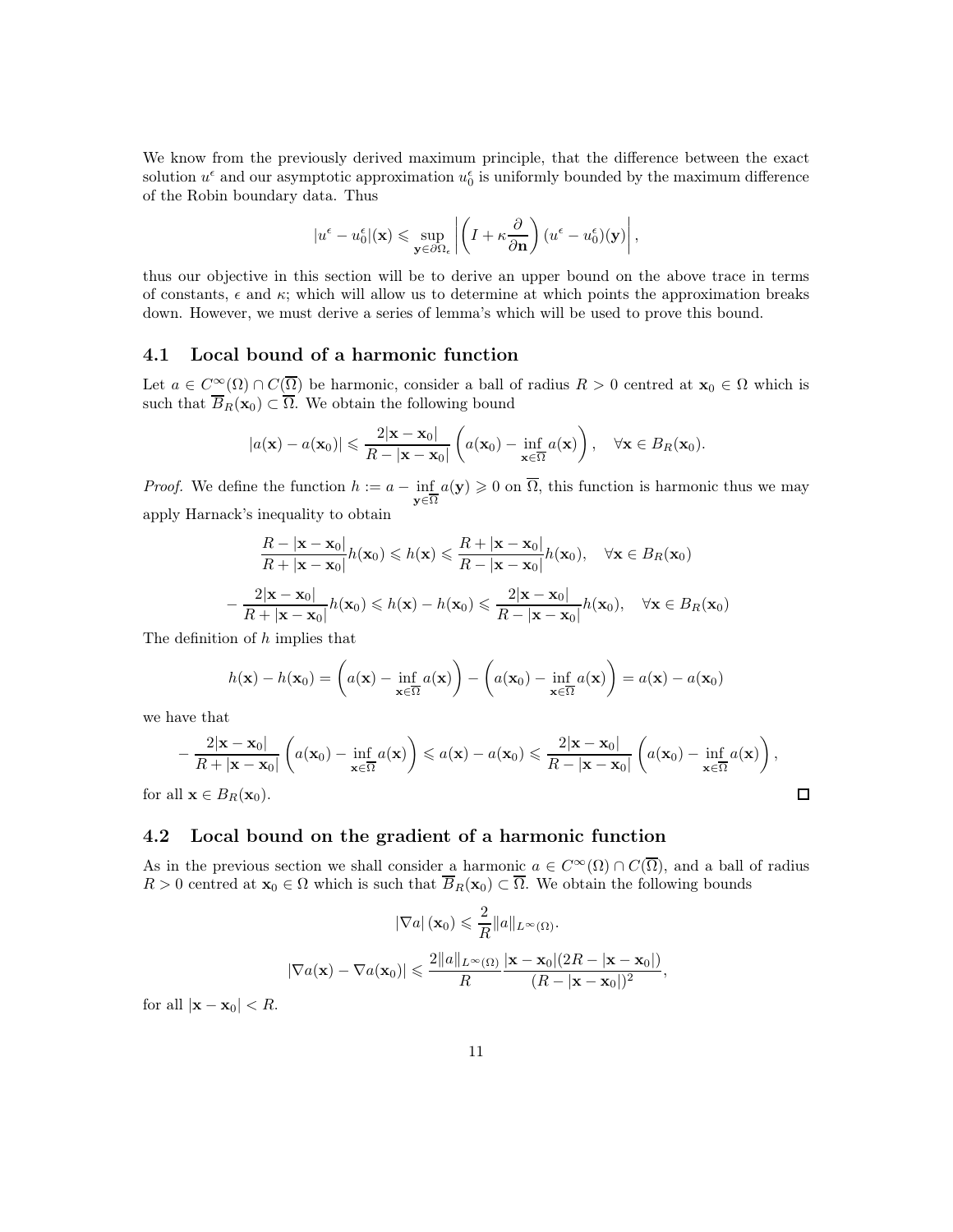*Proof.* We define the function  $\alpha \in C^{\infty}([0, R] \times [-\pi, \pi))$  by

$$
\alpha(r,\vartheta) := a\left(\mathbf{x}_0 + r\left(\begin{array}{c} \cos\vartheta\\ \sin\vartheta \end{array}\right)\right), \implies \nabla a\left(\mathbf{x}_0 + r\left(\begin{array}{c} \cos\vartheta\\ \sin\vartheta \end{array}\right)\right) \cdot \left(\begin{array}{c} \cos\vartheta\\ \sin\vartheta \end{array}\right) = \frac{\partial\alpha}{\partial r}(r,\vartheta).
$$

We may express the harmonic function as the following analytic formula

$$
\alpha(r,\vartheta) = \frac{a^0}{2} + \sum_{n=1}^{\infty} r^n \left( a_1^n \cos n\vartheta + a_2^n \sin n\vartheta \right),
$$

where the constants  $a_1^n := \frac{1}{\pi R^n} \int_0^{\pi}$  $-\pi$  $\alpha(R,\vartheta) \cos n\vartheta \, d\vartheta$  and  $a_2^n := \frac{1}{\pi R^n} \int_0^{\pi}$  $-\pi$  $\alpha(R, \vartheta)$  sin  $n\vartheta \, d\vartheta$ . We consider the norm of the derivative of  $a$ 

$$
|\nabla a(\mathbf{x}_0)| = \left( \left| \frac{\partial \alpha}{\partial r} \right| + \frac{1}{r} \left| \frac{\partial \alpha}{\partial \vartheta} \right| \right)_{r=0} = \sqrt{\left( a_1^1 \cos \vartheta + a_2^1 \sin \vartheta \right)^2 + \left( a_1^1 \cos \vartheta + a_2^1 \sin \vartheta \right)^2} = |\mathbf{a}^1|.
$$

It is clear by the definition of the Fourier coefficients that  $|\mathbf{a}^n| \leq \frac{2}{R^n} ||a||_{\infty}$  thus we immediately obtain our first result. To derive our second result, we consider the difference of derivatives

$$
\frac{\partial \alpha}{\partial r}(r,\vartheta) - \frac{\partial \alpha}{\partial r}(0,\vartheta) = \sum_{n=2}^{\infty} nr^{n-1} (a_1^n \cos n\vartheta + a_2^n \sin n\vartheta),
$$

$$
\frac{\partial \alpha}{\partial \vartheta}(r,\vartheta) - \frac{\partial \alpha}{\partial \vartheta}(0,\vartheta) = \sum_{n=2}^{\infty} nr^n (a_2^n \cos n\vartheta - a_1^n \sin n\vartheta),
$$

Applying the triangle inequality and the gradient in polar co-ordinates we deduce that

$$
|\nabla a(\mathbf{x}) - \nabla a(\mathbf{x}_0)| = \left|\frac{\partial \alpha}{\partial r}(r,\vartheta) - \frac{\partial \alpha}{\partial r}(0,\vartheta)\right| + \frac{1}{r} \left|\frac{\partial \alpha}{\partial \vartheta}(r,\vartheta) - \frac{\partial \alpha}{\partial \vartheta}(0,\vartheta)\right| \leqslant \sum_{n=2}^{\infty} nr^{n-1} |\mathbf{a}^n|.
$$

Using the previous inequality on Fourier coefficients and the derivative of a geometric sequence we deuce that

$$
|\nabla a(\mathbf{x}) - \nabla a(\mathbf{x}_0)| \leqslant \frac{2||a||_{\infty}}{R} \sum_{n=2}^{\infty} n \left(\frac{r}{R}\right)^{n-1} = \frac{2||a||_{\infty}}{R} \frac{r(2R-r)}{(R-r)^2}.
$$

 $\Box$ 

## 4.3 A bound on the discrepancy on  $\partial D_{\epsilon}$

Recall that our maximum principle has bounded the difference between the exact solution  $u^{\epsilon}$  and our leading order approximation  $u_0^{\epsilon}$  by the maximum difference in the Robin trace. We define the Robin boundary operator  $\mathcal{T}^{\kappa} := I + \kappa \frac{\partial}{\partial n}$  and consider the difference on the boundary  $\partial D_{\epsilon}$ 

$$
\mathcal{T}^{\kappa}(u^{\epsilon}-u_0^{\epsilon})=(f_D+\epsilon g_D)-\mathcal{T}^{\kappa}V_0-c_0\mathcal{T}^{\kappa}G^{\kappa}(\cdot,\mathbf{c})-\mathcal{T}^{\kappa}w_0.
$$

Recall the boundary conditions of the function  $w_0$  from equation [\(13\)](#page-9-0)

$$
\mathcal{T}^{\kappa}(u^{\epsilon}-u_0^{\epsilon})=\frac{1}{2\pi}\int\limits_{-\pi}^{\pi}f_D\ d\vartheta+\epsilon g_D(\mathbf{x})-\mathcal{T}^{\kappa}V_0(\mathbf{x})-c_0\mathcal{T}^{\kappa}G^{\kappa}(\mathbf{x},\mathbf{c})-\kappa\frac{\partial V_0}{\partial r}(\mathbf{c})-\kappa c_0\frac{\partial\mathcal{G}^{\kappa,\mathbf{c}}}{\partial r}(\mathbf{c}).
$$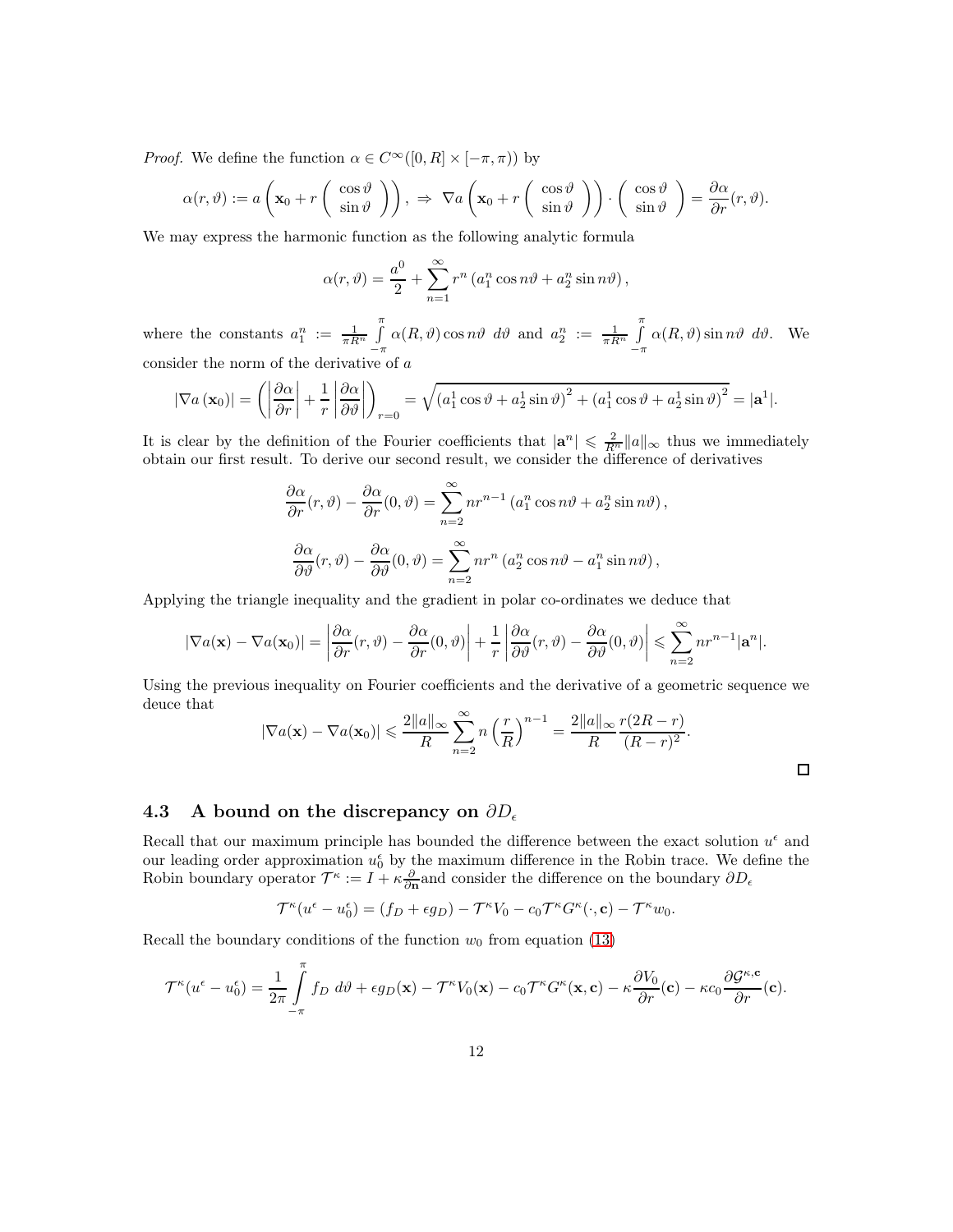where the notation  $\frac{\partial V_0}{\partial r}(\mathbf{c}) := \nabla V_0(\mathbf{c}) \begin{pmatrix} \cos \vartheta \\ \sin \vartheta \end{pmatrix}$  $\sin \vartheta$ and  $\frac{\partial \mathcal{G}^{\kappa,\mathbf{c}}}{\partial r}(\mathbf{c}) := \nabla \mathcal{G}^{\kappa,\mathbf{c}}(\mathbf{c}) \left( \begin{array}{c} \cos \vartheta \\ \sin \vartheta \end{array} \right)$  $\sin \vartheta$  . To simplify the above expression we substitute the decomposition of the function  $G^{\kappa}$ , apply the fact on the boundary of  $D_{\epsilon}$  the operator  $\mathcal{T}^{\kappa} := I - \kappa \frac{\partial}{\partial r}$  to deduce that

$$
\mathcal{T}^{\kappa}G^{\kappa}(\mathbf{x}, \mathbf{c}) = \mathcal{G}^{\kappa, \mathbf{c}}(\mathbf{c}) - \frac{1}{2\pi} \log \epsilon + \frac{\kappa}{2\pi \epsilon} + (\mathcal{G}^{\kappa, \mathbf{c}}(\mathbf{x}) - \mathcal{G}^{\kappa, \mathbf{c}}(\mathbf{c})) - \kappa \frac{\partial \mathcal{G}^{\kappa, \mathbf{c}}}{\partial r}(\mathbf{x}),
$$

on the boundary  $\partial D_{\epsilon}$ . Substituting the above expression into the discrepancy yields

$$
\mathcal{T}^{\kappa}(u^{\epsilon} - u_0^{\epsilon}) = \frac{1}{2\pi} \int_{-\pi}^{\pi} f_D \ d\vartheta - V_0(\mathbf{x}) - c_0 \left( \mathcal{G}^{\kappa, \mathbf{c}}(\mathbf{c}) - \frac{1}{2\pi} \log \epsilon + \frac{\kappa}{2\pi \epsilon} \right) + \kappa \left( \frac{\partial V_0}{\partial r}(\mathbf{x}) - \frac{\partial V_0}{\partial r}(\mathbf{c}) \right) - c_0 \left( \mathcal{G}^{\kappa, \mathbf{c}}(\mathbf{x}) - \mathcal{G}^{\kappa, \mathbf{c}}(\mathbf{c}) \right) + c_0 \kappa \left( \frac{\partial \mathcal{G}^{\kappa, \mathbf{c}}}{\partial r}(\mathbf{x}) - \frac{\partial \mathcal{G}^{\kappa, \mathbf{c}}}{\partial r}(\mathbf{c}) \right) + \epsilon g_D
$$

To simplify the  $\mathcal{G}^{\kappa,\mathbf{c}}(\mathbf{c}) - \frac{1}{2\pi} \log \epsilon + \frac{\kappa}{2\pi \epsilon}$  term we substitute the definition of the constant  $c_0$  from equation [\(11\)](#page-9-1) to obtain

$$
\mathcal{T}^{\kappa}(u^{\epsilon} - u_0^{\epsilon}) = (V_0(\mathbf{c}) - V_0(\mathbf{x})) - c_0 (\mathcal{G}^{\kappa, \mathbf{c}}(\mathbf{x}) - \mathcal{G}^{\kappa, \mathbf{c}}(\mathbf{c}))
$$

$$
+ \kappa \left( \frac{\partial V_0}{\partial r}(\mathbf{x}) - \frac{\partial V_0}{\partial r}(\mathbf{c}) \right) + c_0 \kappa \left( \frac{\partial \mathcal{G}^{\kappa, \mathbf{c}}}{\partial r}(\mathbf{x}) - \frac{\partial \mathcal{G}^{\kappa, \mathbf{c}}}{\partial r}(\mathbf{c}) \right) + \epsilon g_D
$$

Thus the discrepancy of the approximation on the boundary  $\partial D_{\epsilon}$  is given by the difference of harmonic functions and their evaluation at specific points. We may use the triangle inequality, the maximum principle from section [\(2.5\)](#page-3-1) and the bounds derived in sections [4.1](#page-10-0) and [4.2,](#page-10-1) to deduce that

$$
|\mathcal{T}^{\kappa}(u^{\epsilon} - u_0^{\epsilon})| \leq \frac{4\epsilon ||f_{\Omega}||_{\infty}}{R_{\min} - \epsilon} + \epsilon ||g_D||_{\infty} + |c_0| \frac{2\epsilon}{\pi (R_{\min} - \epsilon)} \left( \mathcal{G}_{\infty}^{\kappa} + \frac{\kappa}{R_{\min}} \right) + \frac{2\kappa}{R_{\min}} \frac{\epsilon (2R_{\min} - \epsilon)}{(R_{\min} - \epsilon)^2} ||f_{\Omega}||_{\infty} + |c_0|\kappa \left( \mathcal{G}_{\infty}^{\kappa} + \frac{\kappa}{R_{\min}} \right) \frac{2\kappa}{R_{\min}} \frac{\epsilon (2R_{\min} - \epsilon)}{2\pi (R_{\min} - \epsilon)^2}
$$

where  $\mathcal{G}_{\infty}^{\kappa} := \max \{ |\log R_{\min}|, |\log R_{\max}| \}.$  To remove the  $R_{\min} - \epsilon$  terms we apply the geometrical assumption from equation [\(2\)](#page-1-0) to deduce the uniform bound

$$
|\mathcal{T}^{\kappa}(u^{\epsilon}-u_0^{\epsilon})|(\mathbf{x})=\mathcal{O}\left(\epsilon(1+\kappa)\left(1+\frac{\kappa+1}{\frac{\kappa}{\epsilon}-\log\epsilon}\right)\right), \quad \forall \mathbf{x}\in\partial D_{\epsilon}.
$$

## 4.4 A bound on the discrepancy on  $\partial\Omega$

We now consider the discrepancy between the exact solution and the leading order approximation on the boundary of our interior domain,

$$
\mathcal{T}^{\kappa}(u^{\epsilon}-u_0^{\epsilon})=(f_{\Omega}+\epsilon g_{\Omega})-\mathcal{T}^{\kappa}V_0-c_0\mathcal{T}^{\kappa}G^{\kappa}(\cdot,\mathbf{c})-\mathcal{T}^{\kappa}w_0.
$$

We recall the boundary conditions of the functions  $V_0$ , from equation [\(5\)](#page-4-0) and  $G<sup>\kappa</sup>$ , from equation [\(8\)](#page-7-0), we deduce that

$$
\mathcal{T}^{\kappa}(u^{\epsilon}-u_0^{\epsilon})=\epsilon g_{\Omega}(\mathbf{x})-w_0(\mathbf{x})-\kappa \frac{\partial w_0}{\partial \mathbf{n}}(\mathbf{x}), \quad \forall \mathbf{x} \in \partial \Omega.
$$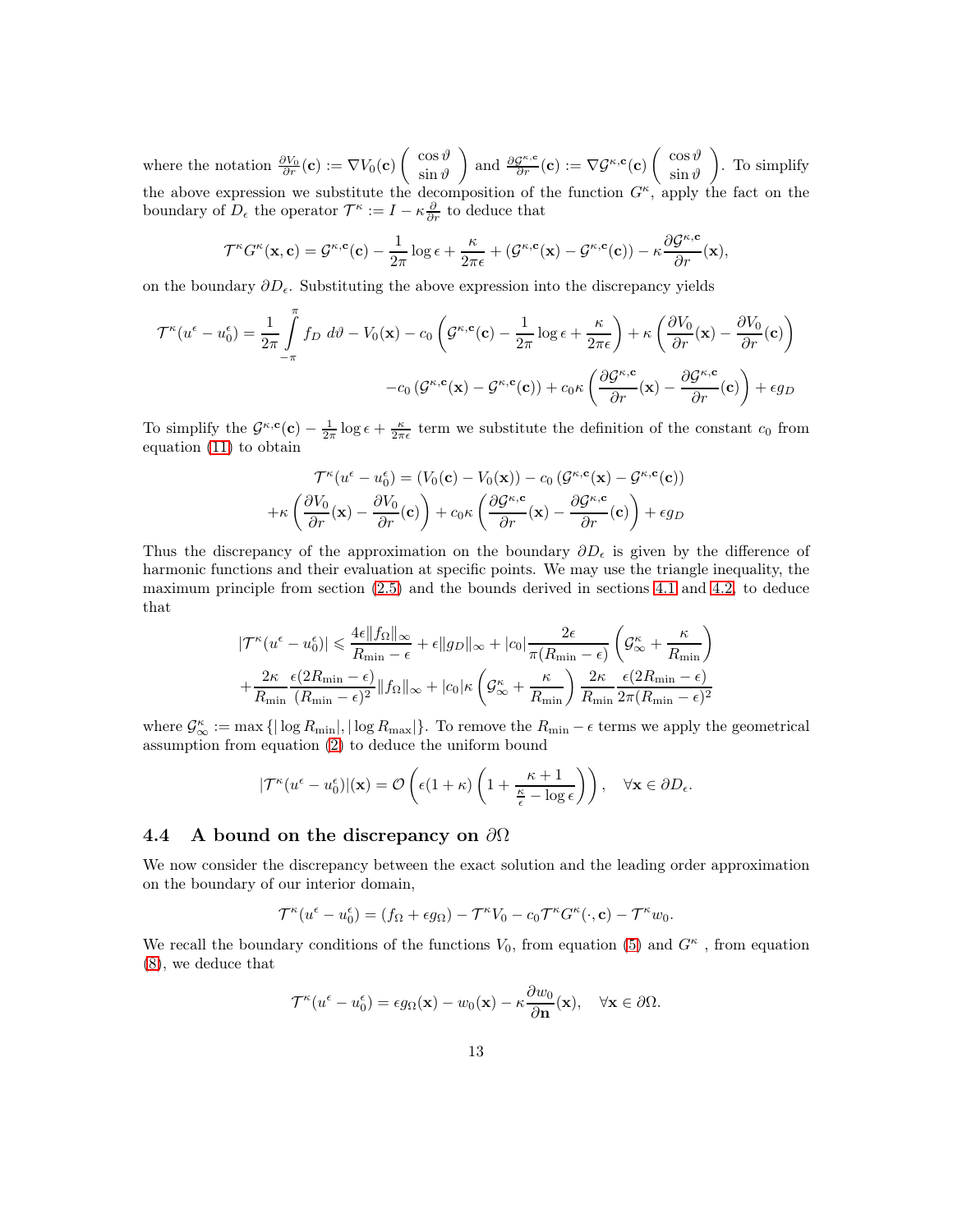Thus we seek a uniform bound for both  $w_0$  and  $\frac{\partial w_0}{\partial n}$ , this analysis will rely on the expansion from equation [\(14\)](#page-9-2),

$$
w_0(\mathbf{x}) = \frac{\kappa}{1+\kappa} \frac{\epsilon}{|\mathbf{x}-\mathbf{c}|} \left( \nabla V_0(\mathbf{c}) + c_0 \nabla \mathcal{G}^{\kappa, \mathbf{c}}(\mathbf{c}) \right) \cdot \begin{pmatrix} \cos \vartheta(\mathbf{x}-\mathbf{c}) \\ \sin \vartheta(\mathbf{x}-\mathbf{c}) \end{pmatrix} + \sum_{n=1}^{\infty} \frac{\epsilon^n}{|\mathbf{x}-\mathbf{c}|^n} \frac{1}{1+\kappa n} \mathbf{f}^n \cdot \begin{pmatrix} \cos n\vartheta(\mathbf{x}-\mathbf{c}) \\ \sin n\vartheta(\mathbf{x}-\mathbf{c}) \end{pmatrix}.
$$

Using the triangle inequality, the bounds from equation [\(4.2\)](#page-10-1) and the geometric inequality from equation [\(1\)](#page-1-1) we deduce that for  $\mathbf{x} \in \partial \Omega$ 

$$
|w_0|(\mathbf{x}) \leqslant \frac{\kappa}{1+\kappa} \frac{\epsilon}{R_{\min}} \left(\frac{2}{R_{\min}} \|f_{\Omega}\|_{\infty} + \frac{|c_0|}{\pi R_{\min}} \left(\mathcal{G}^{\kappa}_{\infty} + \frac{\kappa}{R_{\min}}\right)\right) + \sum_{n=1}^{\infty} \left(\frac{\epsilon}{R_{\min}}\right)^n \frac{|\mathbf{f}^n|}{1+\kappa n}
$$

.

.

To bound the summation term, we use the face that  $1 + \kappa \leq 1 + \kappa n$ , the bound on the Fourier terms  $|\mathbf{f}^n| \leq 2||f_D||_{\infty}$  and the sum of a geometric series to deduce that

$$
\sum_{n=1}^{\infty} \left(\frac{\epsilon}{R_{\min}}\right)^n \frac{|\mathbf{f}^n|}{1+\kappa n} \leqslant \frac{2||f_D||_{\infty}}{1+\kappa} \frac{\epsilon}{R_{\min}-\epsilon}.
$$

We now consider a bound on a normal derivative by applying the triangle inequality and the geometric assumptions from equation [\(1\)](#page-1-1)

$$
|\nabla w_0| \leqslant \frac{\kappa}{1+\kappa} \frac{\epsilon}{R_{\min}^2} \left( |\nabla V_0|(\mathbf{c}) + |c_0| |\nabla \mathcal{G}^{\kappa,\mathbf{c}}|(\mathbf{c}) \right) + \sum_{n=1}^{\infty} \frac{\epsilon^n}{R_{\min}^{n+1}} \frac{n|\mathbf{f}^n|}{1+\kappa n}.
$$

We have that  $\frac{1}{1+\kappa} \leqslant \frac{n}{1+\kappa n} \leqslant \frac{1}{\kappa}$  for  $n \in \mathbb{N}$  and the bound on the harmonic gradient from section [4.2](#page-10-1) to deduce that

$$
|\nabla w_0| \leqslant \frac{\kappa}{1+\kappa} \frac{\epsilon}{R_{\min}^3} \left(2\|f_{\Omega}\|_{\infty} + \frac{|c_0|}{\pi} \left(\mathcal{G}_{\infty}^{\kappa} + \frac{\kappa}{R_{\min}}\right)\right) + \frac{2}{\kappa} \|f_D\|_{\infty} \frac{\epsilon}{R_{\min} - \epsilon}
$$

Thus we have the uniform bound

$$
|\mathcal{T}^{\kappa}(u^{\epsilon} - u_0^{\epsilon})|(\mathbf{x}) \leq \frac{\kappa^2 \epsilon}{1+\kappa} \frac{2||f_{\Omega}||_{\infty}}{R_{\min}^3} + \frac{1}{\pi R_{\min}^3} \frac{(\mathcal{G}^{\kappa}_{\infty} + \frac{\kappa}{R_{\min}})}{1+\kappa} |c_0|\epsilon \kappa^2 + \left(\frac{2||f_D||_{\infty}}{R_{\min} - \epsilon} + ||g_{\Omega}||_{\infty}\right)\epsilon
$$

$$
+ \frac{1}{\pi R_{\min}} \frac{(\mathcal{G}^{\kappa}_{\infty} + \frac{\kappa}{R_{\min}})}{1+\kappa} |c_0|\epsilon \kappa + \frac{\kappa \epsilon}{1+\kappa} \frac{2||f_{\Omega}||_{\infty}}{R_{\min}^2} + \frac{2||f_D||_{\infty}}{R_{\min} - \epsilon} \frac{\epsilon}{1+\kappa},
$$

for all  $\mathbf{x} \in \partial\Omega$ . Finally we use the geometric assumptions from equation [\(2\)](#page-1-0), to remove the  $R_{\min} - \epsilon$ terms, in addition to the inequality  $\frac{\kappa^2}{1+\kappa} \leq \kappa$  for all  $\kappa \geq 0$  to deduce that

$$
|\mathcal{T}^{\kappa}(u^{\epsilon}-u_0^{\epsilon})|(\mathbf{x})=\mathcal{O}\left(\epsilon(1+\kappa)\left(1+\frac{\kappa+1}{\frac{\kappa}{\epsilon}-\log \epsilon}\right)\right), \quad \forall \mathbf{x}\in\partial\Omega.
$$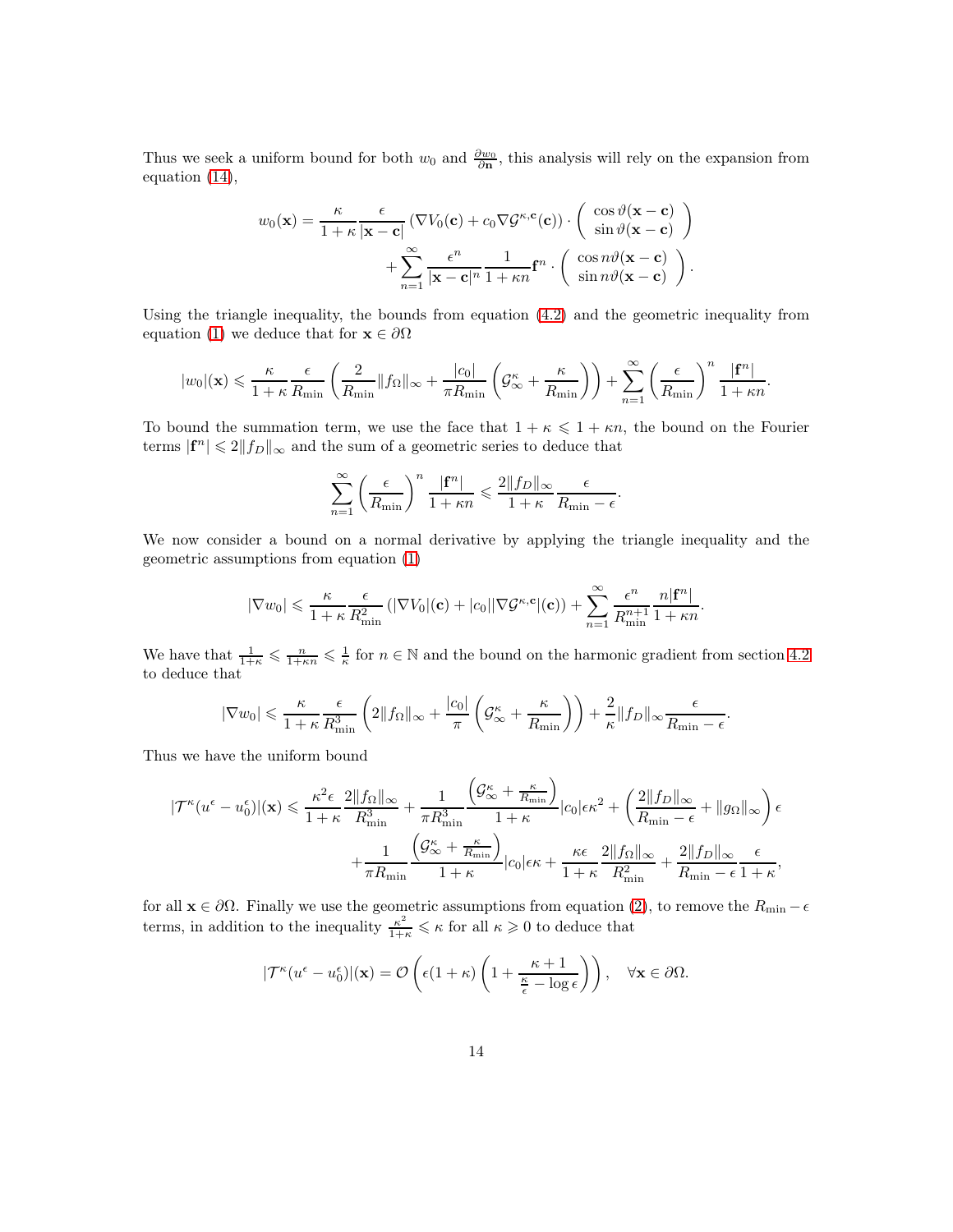# 5 Conclusion

We have derived a compound asymptotic approximation to a harmonic function in a singular domain with Robin boundary conditions. We have proven a uniform bound between our exact solution and our approximation which is of order

$$
\epsilon(1+\kappa)\left(1+\frac{\kappa+1}{\frac{\kappa}{\epsilon}-\log\epsilon}\right),
$$

where  $\kappa > 0$  is the extrapolation length [\[16](#page-16-7)]. To prove this error we derived a maximum principle for Robin boundary conditions and . The approximation is written as the sum of three terms: an interior solution which satisfies the boundary conditions on  $\partial\Omega$ , a Green's function centred on the inclusion and an exterior solution which satisfies the boundary conditions on  $\partial D_\epsilon$  whilst compensating for the interior solution and the Green's function. As we have considered a circular inclusion, the exterior solution has an explicit analytical expansion, in terms of the Fourier coefficients of the boundary data.

This is known as a compound asymptotic expansion as we may consider the next order approximation  $u_1^{\epsilon}$  by considering the function  $u_1^{\epsilon} \approx \frac{1}{\epsilon} (u^{\epsilon} - u_0^{\epsilon})$ . The function  $\frac{1}{\epsilon} (u^{\epsilon} - u_0^{\epsilon})$  satisfies Laplace's equation in  $\Omega_{\epsilon}$  and Robin boundary conditions, to obtain  $u_1^{\epsilon}$  we consider the leading order term of the boundary data of  $\frac{1}{\epsilon}(u^{\epsilon} - u_0^{\epsilon})$ , and then we apply the same method we used to derive  $u_0^{\epsilon}$ . Thus we have an algorithm to obtain higher order terms as we may approximate

$$
u_{N+1}^{\epsilon} := \frac{1}{\epsilon^N} \left( u^{\epsilon} - \sum_{n=0}^{N} \epsilon^n u_n^{\epsilon} \right)
$$
 using the same method.

One of the many applications of such an approximation would be in numerical analysis, the finite element method approximates the surface of a domain by a series of triangular tiles; thus for a small inclusion the size of the triangular tiles would be small and thus the number of triangles would be correspondingly high, which drives up computational costs. However, the leading order term only requires numerically approximating  $V_0$  and  $G<sup>\kappa</sup>$  both of which are functions on the bulk domain  $\Omega$ , which would allow the use of a coarse mesh.

Additionally, whilst a change in the size of the inclusion would require a new triangular mesh to be generated for each distinct  $\epsilon$ , the asymptotic formula we have derived requires no such recomputation as the exterior solution has an explicit dependence on  $\epsilon$ . Thus, for a fixed inclusion centre  $c \in \Omega$ , if an numerical analyst wished to compare inclusions of multiple sizes then using the leading order approximation would be ideal.

However, this approximation is useful if one wishes to analyse different inclusion placements. The optimal location of the inclusion would correspond to the minimum energy, thus in future work we may consider the derivative of the energy with respect to the inclusion centre

$$
\frac{\partial}{\partial \mathbf{c}} \left( E_{\kappa} \left[ \left( \begin{array}{c} \cos u_0^{\epsilon} \\ \sin u_0^{\epsilon} \end{array} \right) \right] \right) = \underline{0}.
$$

to approximate the minimising location.

The work of Maz'ya, Nazarov and Plamenevskij [\[13\]](#page-16-3), they considered an asymptotic approximation in a singular domain with either Dirichlet or Neumann boundary conditions. They did not consider Robin boundary conditions, however the scope of their work was far wider, as they investigated:

• A more general class of inclusions, rather than just the circular that we have considered in this piece.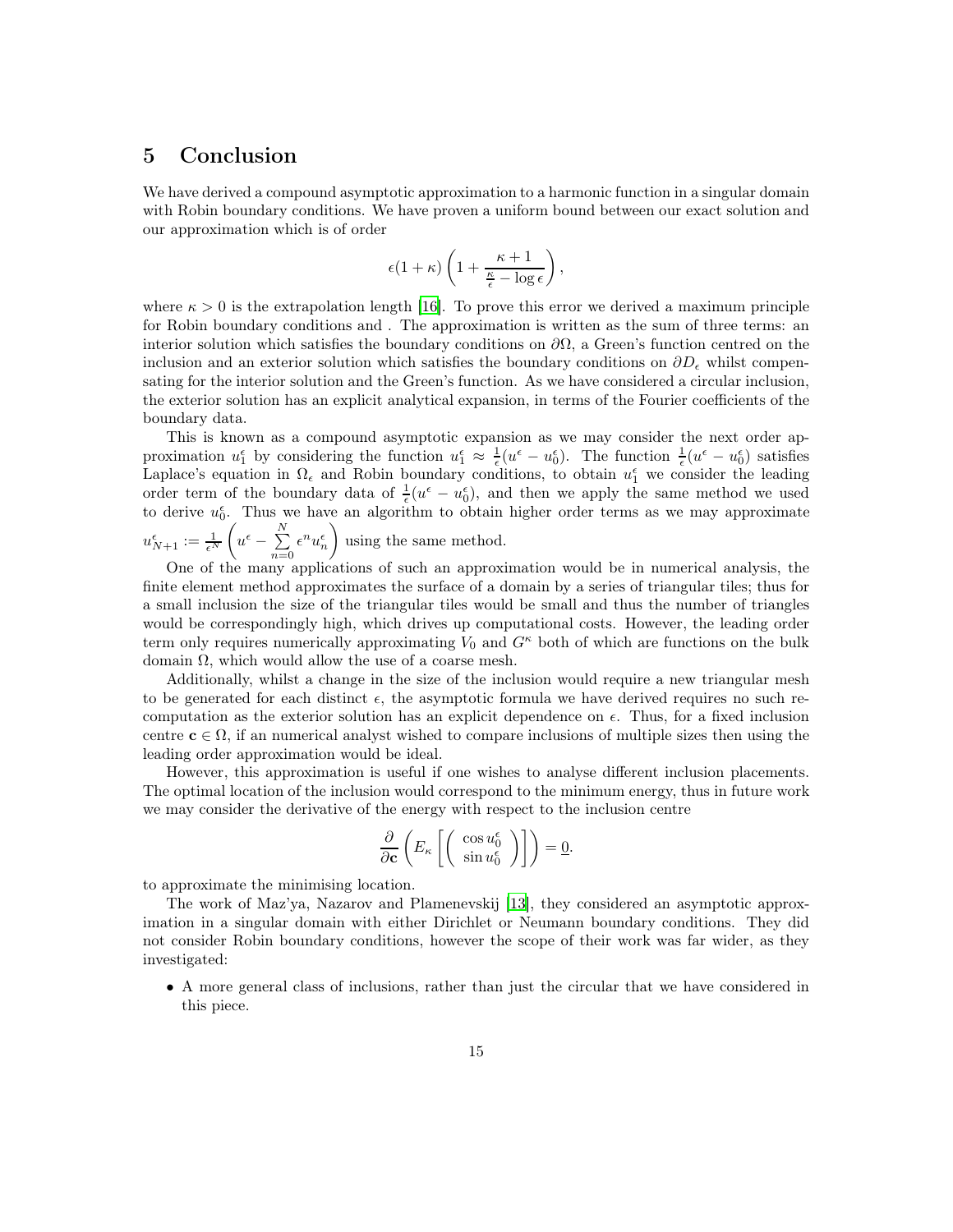- They considered systems of dimensions higher than two.
- The Helmholtz equation, in addition to Laplace's equation.

The analysis of a more general inclusion shape is trivial, the conformal map of a harmonic function is harmonic[\[3\]](#page-15-8), thus the above asymptotic approximation is valid for any inclusion which can be mapped (in such a manner) to a circle. The analysis in higher dimensions is not a topic we have considered, however in Maz'ya, Nazarov and Plamenevskij's work the compound asymptotic expansion for the three dimensional system was far less complex than the two dimensional one. This is because in three dimensions the decay condition is automatically satisfied, thus rendering the Green's function term obsolete, we suspect that the analysis for Robin boundary conditions would be similar.

Finally, we note the point at which the approximation breaks down. As  $\epsilon$  increases so to does the uniform bound, this is expected as the approximation is made under the assumption of a small inclusion. However, the uniform bound increases as the extrapolation length  $\kappa \to \infty$ . In the context of our boundary value problem this corresponds a change in the boundary conditions, from inhomogenous Robin to homogenous Neumann.

# 6 Acknowledgements

We are grateful for the financial support of the University of Bath's department of Mathematical Sciences. Additionally, we are thankful for the support and guidance of Apala Majumdar whose guidance in the aspects of liquid crystals is invaluable.

# <span id="page-15-3"></span>References

- [1] L. Berlyand, D. Cioranescu, and D. Golovaty. "Homogenisation of a Ginzbergy-Landau model for a nematic liquid crystal with inclusions." In: Journal de Mathématiques Pures et Appliquées 84 (Mar. 2005), pp. 97–136.
- <span id="page-15-8"></span><span id="page-15-0"></span>[2] Germain Chartier. Introduction to Optics. Springer, 1997.
- [3] R Courant. Dirichlet's Principle, Conformal Mapping, and Minimal Surfaces. eng. New York: Springer New York, 2012. isbn: 9780387902463.
- <span id="page-15-6"></span>[4] Lawrence C. Evans. Partial Differential Equations. Vol. 19. Graduate Studies in Mathematics. American Mathematical Society, 1997.
- <span id="page-15-5"></span>[5] F.C.Frank. "I. Liquid crystals. On the theory of liquid crystals". In: Discussions of the Faraday Society 25 (1958), pp. 19–25.
- <span id="page-15-1"></span>[6] P.G. de Gennes. The physics of Liquid Crystals. The international series of monographs of Physics. Clarendon Press, 1974.
- <span id="page-15-7"></span><span id="page-15-4"></span>[7] Orane Jecker. Sobolev spaces, Trace theorems and Green's functions. Seminar. 2010.
- [8] Markus Kreuzer, Theo Tschudi, and Rudolf Eidenschink. "Erasable Optical Storage in Bistable Liquid Crystal Cells." In: Molecular Crystals and Liquid Crystals Science and Technology. Section A. Molecular Crystals and Liquid Crystals 223 (1 Nov. 1992), pp. 219–227.
- <span id="page-15-2"></span>[9] J. C. Loudet. "Colloidal inclusions in liquid crystals: Phase separation mechanisms and some dynamical aspects." In: *Liquid Crystals Today* 14 (1 Apr. 2005), pp. 1–14.